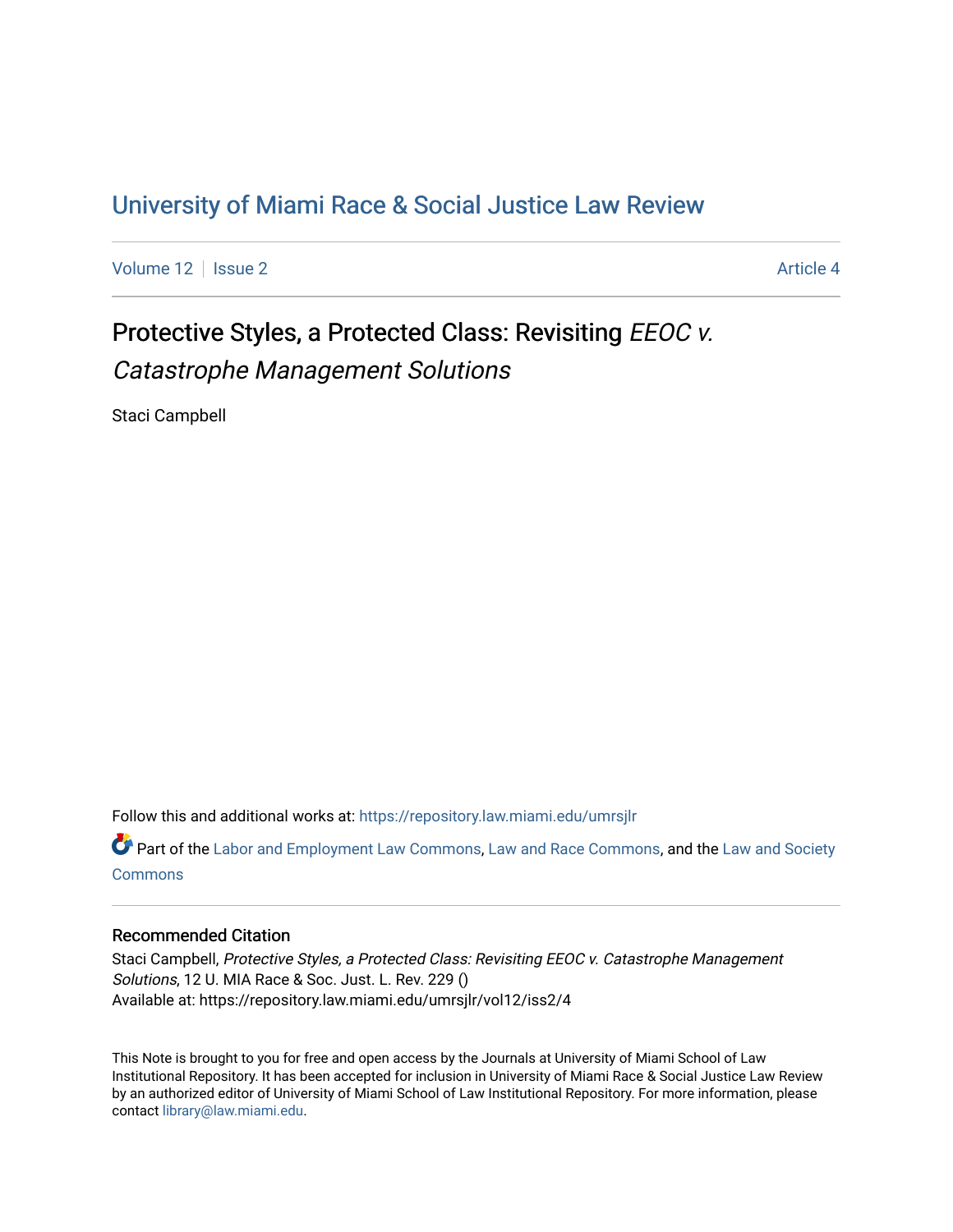## Protective Styles, a Protected Class: Revisiting *EEOC v. Catastrophe Management Solutions*

Staci Campbell\*

"*My hair doesn't need to be fixed.* 

*Society's view of beauty is what's broken."* 

– Unknown

*For years, Black people have been forced to place extra thought into their appearance, especially in the workplace. Extra thought and extra effort all to avoid being looked down upon as unkept or unprofessional. Finally, there is a wave of legislation being introduced and passed to rectify this problem. While strides are being made, there is still much work to be done. The amount of work left to be done is illustrated by a slew of unfavorable federal cases brought in the face of discrimination against Black hair and hairstyles. This paper explores one of those cases as well as the significance of protective and natural Black hairstyles to the Black community, and why it is imperative for this significance to not only be respected but also protected.* 

I wrote this with all the little Black girls and Black boys in mind. You are beautiful.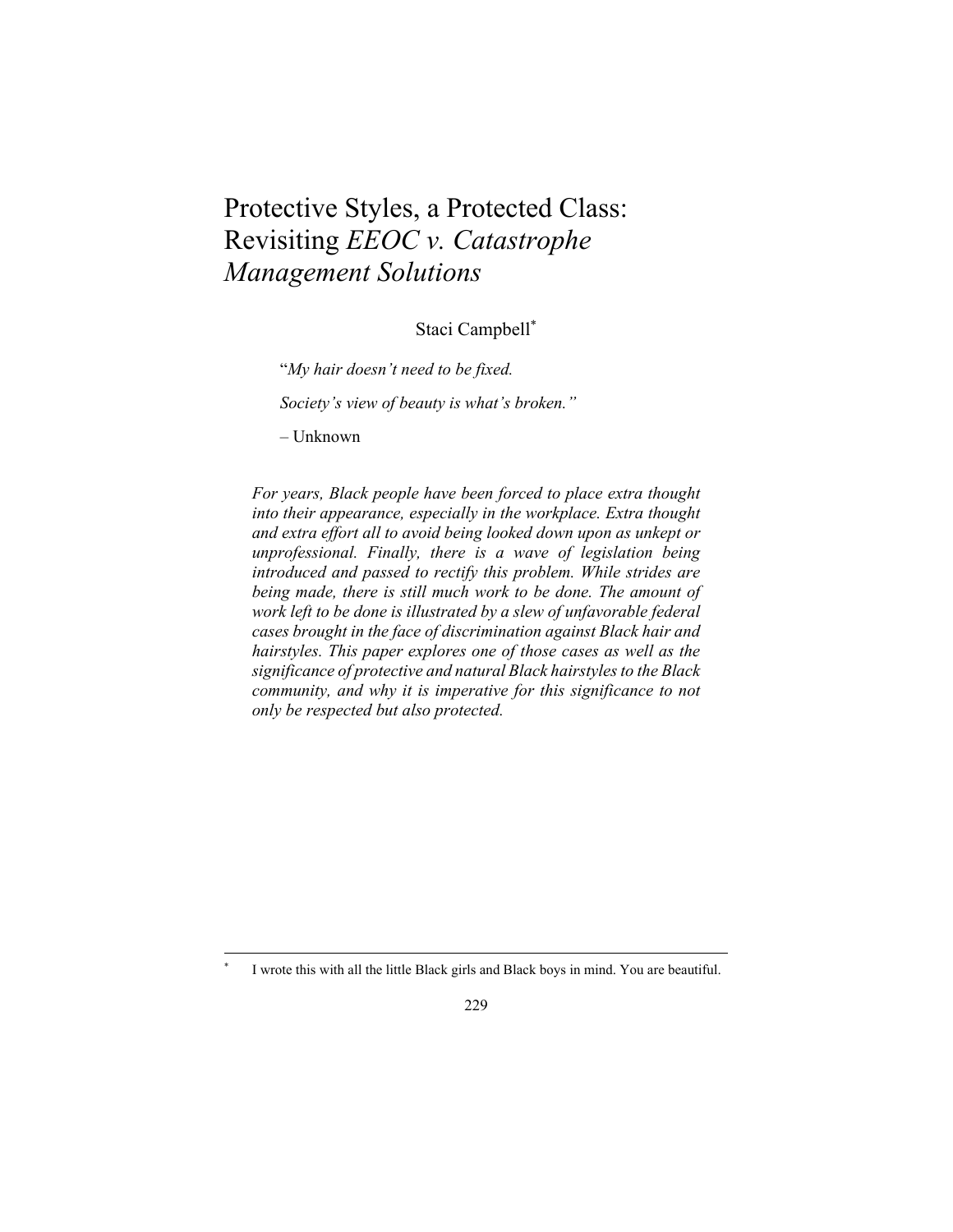## TABLE OF CONTENTS

| III. CREATE A RESPECTFUL AND OPEN WORLD FOR NATURAL |  |
|-----------------------------------------------------|--|
|                                                     |  |
|                                                     |  |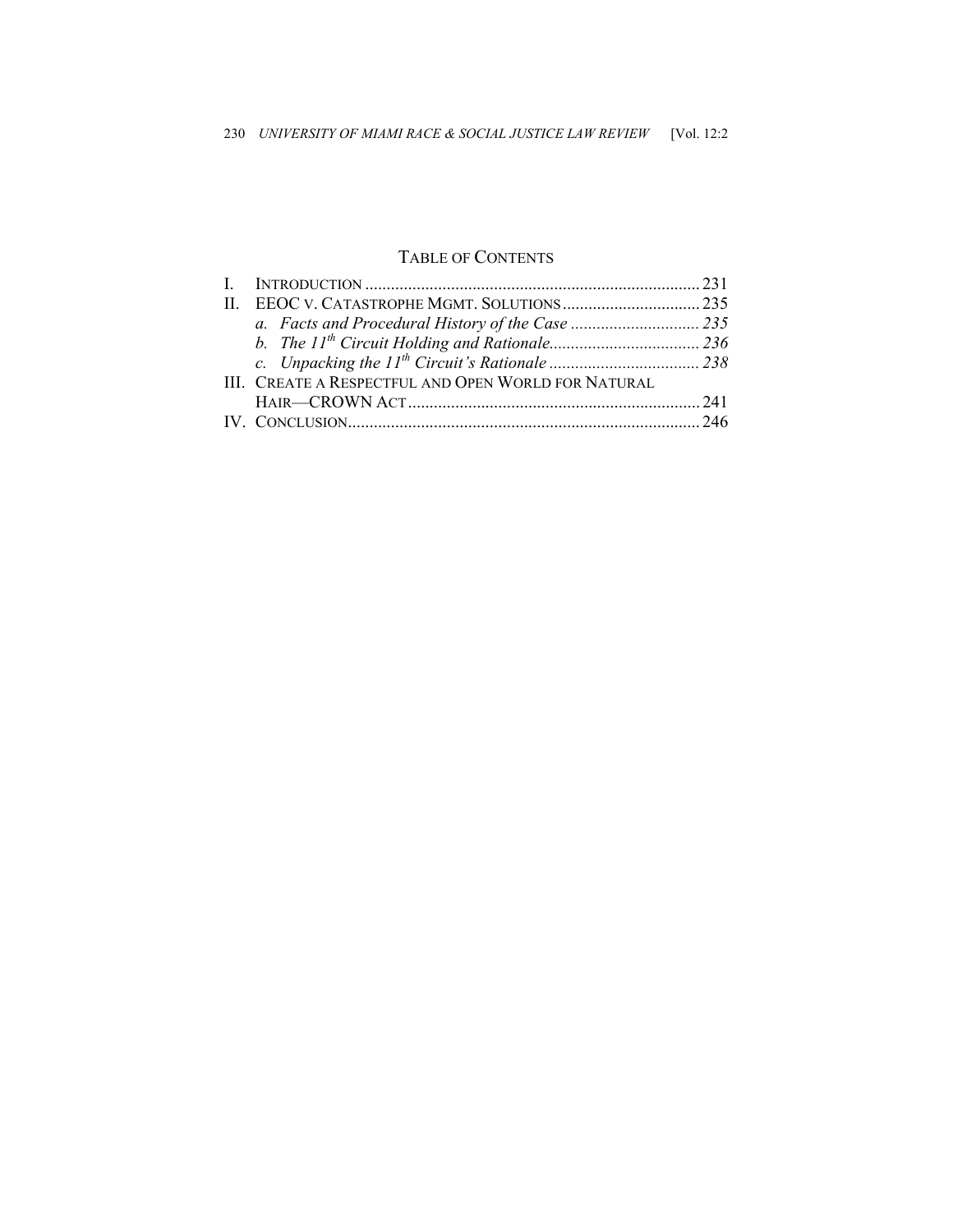#### I. INTRODUCTION

Imagine deciding to take a break and be free from spending time on (manipulating) your hair, so you pay a hairstylist anywhere between \$200– \$600 for a braided hairstyle such as box braids or faux dreadlocks. You go to your appointment Sunday morning and sit in the stylist's chair watching corny Netflix movies for about 5–6 hours. The Monday after the hair appointment you receive a call from one of the companies that you sent a job application to. The human resources manager asks to schedule an interview within the next few days. Ecstatic, you set your interview for Thursday morning. In preparation for your interview, you spend the next few hours researching the company and typing up talking points. Then it dawns on you, your hair is braided. Now you are faced with a decision that so many Black women have been faced with before. What do you do with your hair? Should you remove the braids that you just spent hundreds of dollars and five to six hours of your life on? All for a 30–minute job interview with no guarantee that you will even be extended a job offer? Like many Black women before you, you do the only rationale thing. Spend two and a half hours taking down your new braids which you expected to maintain for at least a month or two, wash your hair, and place it in an "acceptable, professional" style.

In 2014, Black women were termed the most educated group of people in the United States according to data collected by the National Center for Education Statistics.<sup>1</sup> The National Center for Education Statistics compared the percentage of Black women enrolled in college to other race–gender groups.<sup>2</sup> Black women only account for 12.7% of the population but are over 50% of the number of Black students receiving post–secondary degrees.<sup>3</sup> Educated Black women are evidently more likely to have careers in professions with work environments where they are subject to expectations of molding to Eurocentric grooming standards.

These work environments often dictate "conservative" appearances.<sup>4</sup> Duke University Senior Associate Dean of Fuqua School of Business,

<sup>1</sup> Nikki Katz, *Black Women Are the Most Educated Group in the U.S.*, THOUGHTCO. (June 20, 2020), https://www.thoughtco.com/black-women-most-educated-group-us-4048763.

 $\frac{2}{3}$  *Id.* 

<sup>3</sup> *Id.*; *see also* Maria Guerra, *Fact Sheet: The State of African American Women in the United States*, CENTER FOR AMERICAN PROGRESS (Nov. 7, 2013, 5:51 PM),

https://www.americanprogress.org/issues/race/reports/2013/11/07/79165/fact-sheet-thestate-of-african-american-women-in-the-united-states/ (noting that African American women make up 12.7% of the population).

While creative industries are less likely to discriminate based on hair due to their less rigid dress code and appearance policies. *See* Ashley Rosette, *Research Suggests Bias Against Natural Hair Limits Job Opportunities for Black Women*, DUKE FUQUA SCHOOL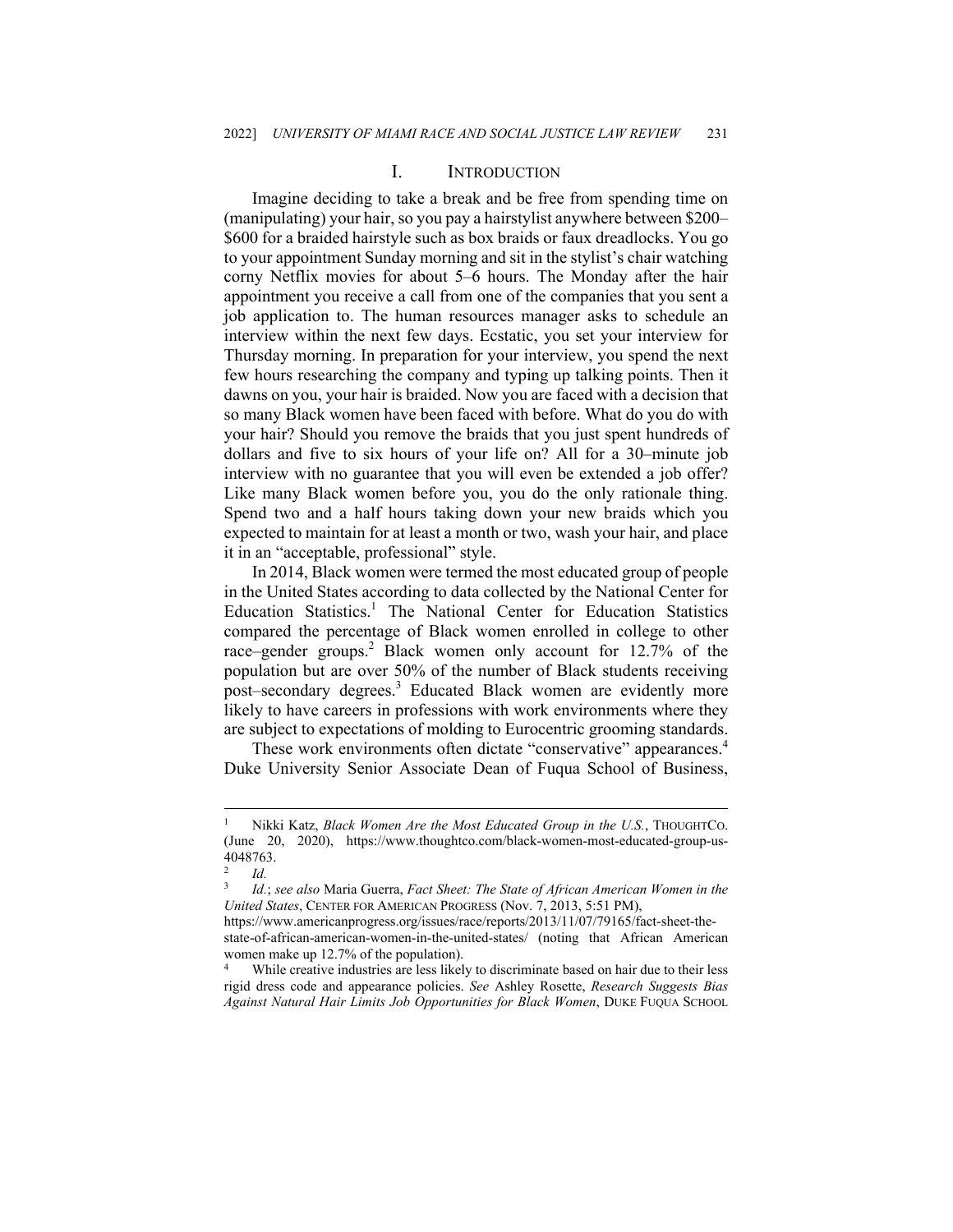Ashley Rosette conducted a study which provided evidence to societal discrimination against natural Black hairstyles.

Across four studies, we demonstrate a bias against Black women with natural hairstyles in job recruitment. In Study 1, participants evaluated profiles of Black and White female job applicants across a variety of hairstyles. We found that Black women with natural hairstyles were perceived to be less professional, less competent, and less likely to be recommended for a job interview than Black women with straightened hairstyles and White women with either curly or straight hairstyles. We replicated these findings in a controlled experiment in Study 2. In Study 3A and 3B, we found Black women with natural hairstyles received more negative evaluations when they applied for a job in an industry with strong dress norms.<sup>5</sup>

The researchers created a pool of non–Black participants and asked them to screen a group of job applicants rating them based on a number of factors including professionalism and competence.<sup>6</sup> The job candidates consisted of Black women with straight hair, Black women with natural hair, white women with straight hair, and white women with curly hair.<sup>7</sup> Black women with natural hair were the candidates least recommended for a job interview.<sup>8</sup> "In many Western societies, whites have historically been the dominant social group and, as a result, the standard for professional appearance is often based on the physical appearance of whites. For women's hair, that benchmark is having straightened hair."<sup>9</sup>

One of the most common methods of conforming taken by Black women to align themselves with the Eurocentric grooming standards is the application of chemical relaxers. Chemical relaxers were accidentally created in the early 1900s by Garrett Augustus Morgan, an African American inventor most known for his creation of the three–position traffic light.10 Morgan discovered that a chemical liquid he was

https://case.edu/ech/articles/m/morgan-garrett (last visited Mar. 16, 2022).

OF BUSINESS (Aug. 12, 2020), https://www.fuqua.duke.edu/duke-fuqua-insights/ashleighrosette-research-suggests-bias-against-natural-hair-limits-job.

<sup>5</sup> Christy Zhou Koval & Ashleigh Shelby Rosette, *The Natural Hair Bias in Job Recruitment*, 12(5) SOCIAL PSYCHOLOGICAL AND PERSONALITY SCIENCE 741, 741 (2020). 6 *Id.* 

<sup>7</sup> *Id.* at 743.<br><sup>8</sup> *Id.* at 744.<br><sup>9</sup> Rosette, *supra* note 4.<br><sup>10</sup> *Morgan, Garrett A.*, ENCYCLOPEDIA OF CLEVELAND HISTORY,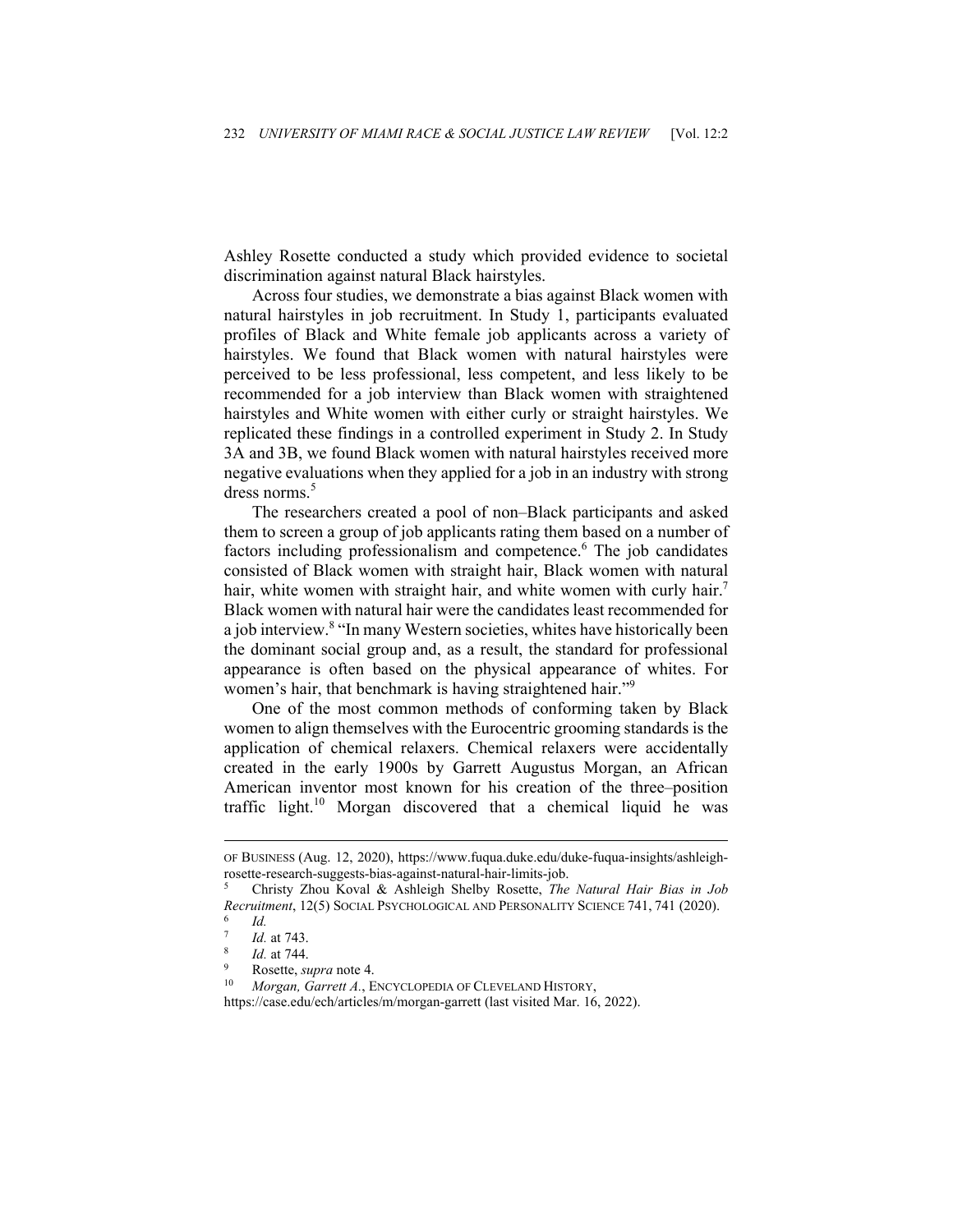experimenting with for the purpose of preventing sewing machine needles from burning fabric, could also straighten hair.<sup>11</sup> After his discovery, Morgan converted the liquid into a cream and began marketing it under his newly founded company G. A. Morgan Hair Refining Company.<sup>12</sup> Chemical relaxers alter the natural texture of hair by a process of controlled damage to the protein structure<sup>13</sup>

The original chemical makeup of relaxers consisted of "lye," but became unpopular and abandoned by most women with the discovery of potential health dangers associated with  $lye<sup>14</sup>$  In addition to lye, many other chemicals found in chemical relaxers are not always listed on the packaging labels due to loopholes in FDA requirements.<sup>15</sup> These chemicals have been linked to conditions from hair loss, alopecia, disruption of hormones, and asthma, to conditions as serious as breast cancer, a thin green film on the brain, and fibroids.<sup>16</sup> While not highly profiled and often inconclusive, many studies suggestively link chemical relaxers and other chemical straightening treatments to serious health problems. A 2019 study by the National Institute of Environmental Health found that about 75% of Black women in the study admitted to using chemical straightening agents, making them more likely to develop breast cancer.<sup>17</sup> After decades of placing their health in danger in the name of conforming to Eurocentric standards of hair styling, many women of color are now abandoning these chemical treatments and ignoring these standards while learning to love and embrace their natural hair textures.

 $\frac{16}{17}$  *Id.* 

 $\frac{11}{12}$  *Id.* 

 $\frac{12}{13}$  *Id.* 

U.S. Patent Application No., Publication No. 2012/0114584A1 (published May 10, 2012) (Uyi Woghiren, Antoinette Fitzpatrick, Margarat Stasik, applicants). 14 Amanda Wilcox, *Femininity, Hair Relaxers, and the Impact of Beauty Standards on* 

*Black Women's Health*, UCLA CENTER FOR THE STUDY OF WOMEN (Oct. 27, 2017), https://csw.ucla.edu/2017/10/27/femininity-hair-relaxers-impact-beauty-standards-blackwomens-health/.<br><sup>15</sup> Nicole Corn

<sup>15</sup> Nicole Carr, *Study links hair care products for black women to serious health problems*, WSB-TV ATLANTA (Sept. 13, 2018, 7:05 PM), https://www.wsbtv.com/news/2 investigates/chemicals-in-hair-products-used-by-black-women-linked-to-serious-healthproblems/832767180/.

<sup>17</sup> Carolyn Eberle, Dale Sandler, Kyla Taylor & Alexandra White, *Hair dye and chemical straightener use and breast cancer risk in a large US population of black and white women*, 147 INT. J. CANCER 383, 384 (2019), https://doi.org/10.1002/ijc.32738 (noting that nearly three-quarters of black women reported use of hair straightener in the past year).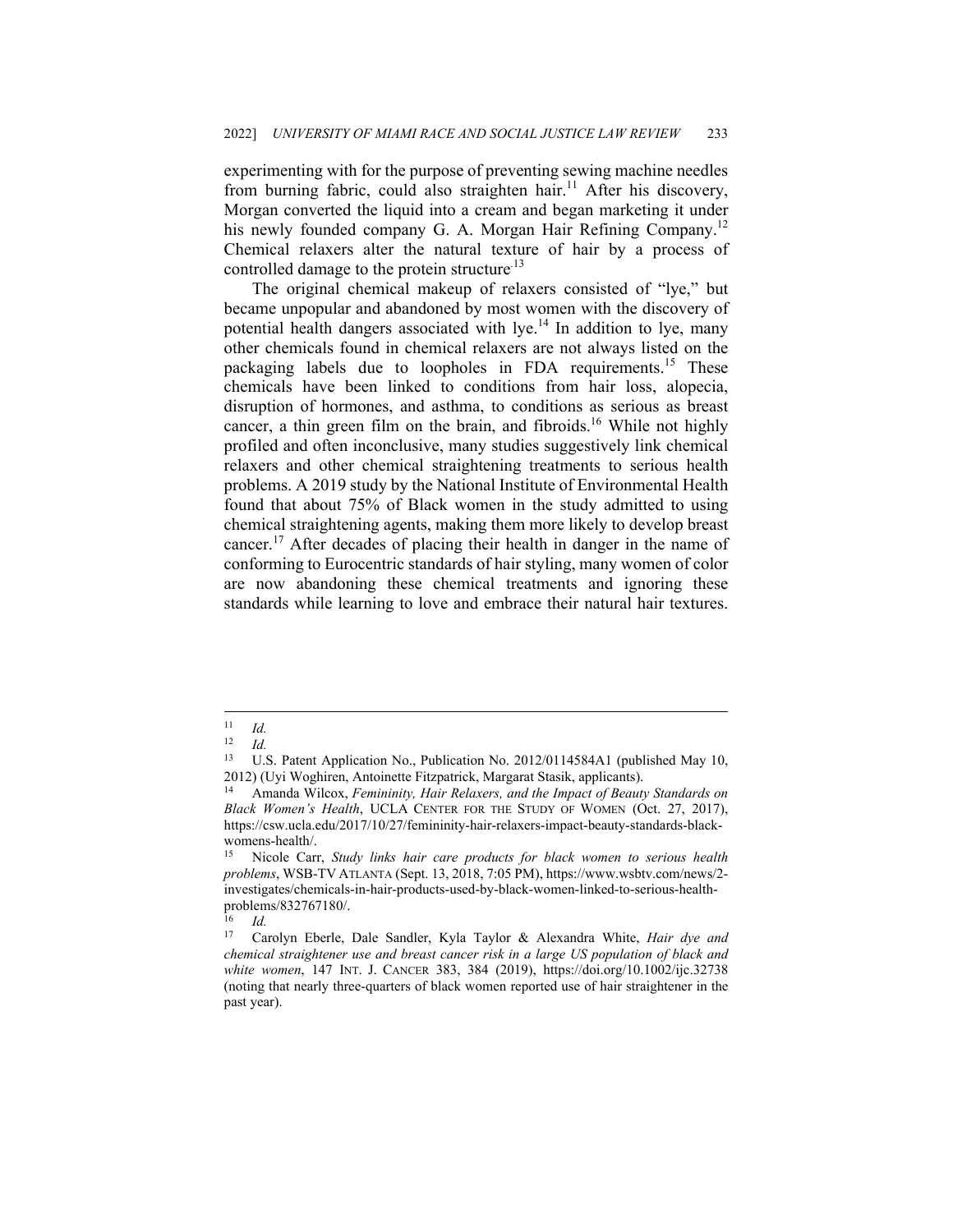The sale of chemical relaxers has been on a steady decline since the 1990s but between 2009 and 2015, there was a steep  $34\%$  drop.<sup>18</sup>

With the decline of chemical relaxers, Black women are wearing their hair in styles considered "natural." Some examples of natural styles are wash–n–go's: essentially wearing one's natural hair "out" in its natural state and twist/braid outs: braids or twists are applied to the hair and then removed creating an altered curl pattern. Natural styles also include what are known as protective styles. Protective styles serve the purpose of limiting the exposure of natural hair to environmental elements (i.e., severe humidity or cold weather) as well as limiting the manipulation to hair strands which often leads to breakage. Examples of protective styles are corn rows (or the culturally appropriated term created by Kim Kardashian, "boxer braids" or "KKW Signature braids"19), braids with one's natural hair similar to French braids, box braids which are achieved by attaching "braiding hair" to one's natural hair resulting in longer braids than one would attain with only their natural hair, and faux locks (similar to box braids but instead of braids, the hair is used to create the look of a dreadlock, wigs, etc.). Essentially, a protective style is anything that protects the hair shafts, especially the ends.

This note will discuss the scrutiny placed on natural hair styles, especially protective hair styles by society and employers. Section II of this note explores the 11th Circuit's decision in *EEOC v. Catastrophe Mgmt. Solutions*<sup>20</sup> and why this case highlights the importance of legislation against hair discrimination. Section III of this note will illustrate current events and situations of hair discrimination that continuously occur throughout the country, and then delve into legislation both implemented and pending that governs hair discrimination.

<sup>18</sup> Nana Sidibe, *This hair trend is shaking up the beauty biz*, CNBC (July 1, 2015, 2:45PM), https://www.cnbc.com/2015/07/01/african-americans-changing-hair-careneeds.html.

<sup>19</sup> Britni Danielle, *This Hairstyle Is Not Called "Boxer Braids" and Kim Kardashian Didn't Make It Popular*, TEEN VOGUE (Mar. 17, 2016), https://www.teenvogue.com/story/boxer-braids-hairstyle-history.<br><sup>20</sup> 852 F.3d 1018 (11th Cir. 2016).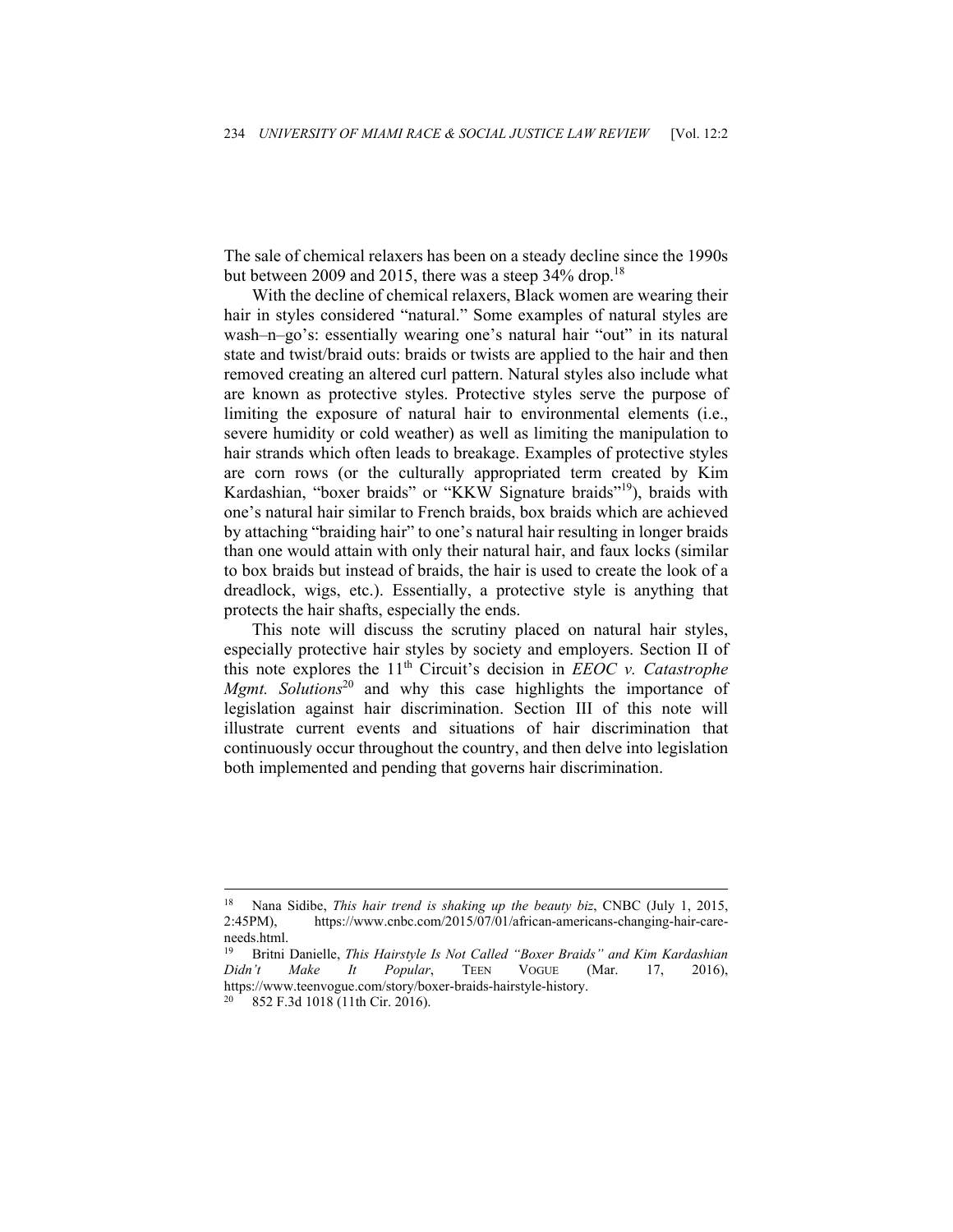#### II. EEOC V. CATASTROPHE MGMT. SOLUTIONS

#### *a. Facts and Procedural History of the Case*

Catastrophe Management Solutions is an insurance claims processing company in Mobile, Alabama.<sup>21</sup> In 2010, Chastity Jones applied to a position posted by Catastrophe Management Solutions seeking candidates with basic telephone and computer skills to work as customer service representatives in a call center.22 Jones made it through the interview process and was offered a job.<sup>23</sup> During an individual meeting with the Catastrophe Management Solutions human resources manager, Jeannie Wilson, Wilson informed Jones that she would be unable to hire her pursuant to a grooming policy in place by Catastrophe Management Solutions, unless Jones cut her dreadlocks because "they tend to get messy."<sup>24</sup> When Jones refused, Wilson rescinded the job offer.<sup>25</sup>

The Equal Employment Opportunity Commission filed suit against Catastrophe Management Solutions alleging that the rescinding of Jones's job offer based on her decision not to cut her hair was discriminatory.<sup>26</sup> CMS filed a motion to dismiss the case on the grounds that the facts alleged in the complaint did not support a claim for intentional discrimination.27 The district court determined "[i]t has long been settled that employers' grooming policies are outside the purview of Title VII."<sup>28</sup> The district court goes on to support this claim by quoting a  $5<sup>th</sup>$  Circuit decision:

> Equal employment opportunity may be secured only when employers are barred from discriminating against employees on the basis of immutable characteristics, such as race and national origin . . . .[A] hiring policy that distinguishes on some . . . ground [other than sex], such as grooming codes or length of hair, is related more closely to the employer's choice of how to run his business than to equality of employment opportunity . . . .Hair length is not immutable and in the situation of employer vis a vis employee enjoys no constitutional protection. If the employee objects to the

<sup>21</sup> *Id.* at 1021. 22 *Id.* 

 $\frac{23}{24}$  *Id.* 

 $\frac{24}{25}$  *Id.* 

<sup>25</sup> *Id.* at 1022. 26 *Id.*

<sup>27</sup> EEOC v. Catastrophe Mgmt. Solutions, 11 F. Supp. 3d 1139, 1141 (S.D. Ala. 2014). 28 *Id.* at 1142.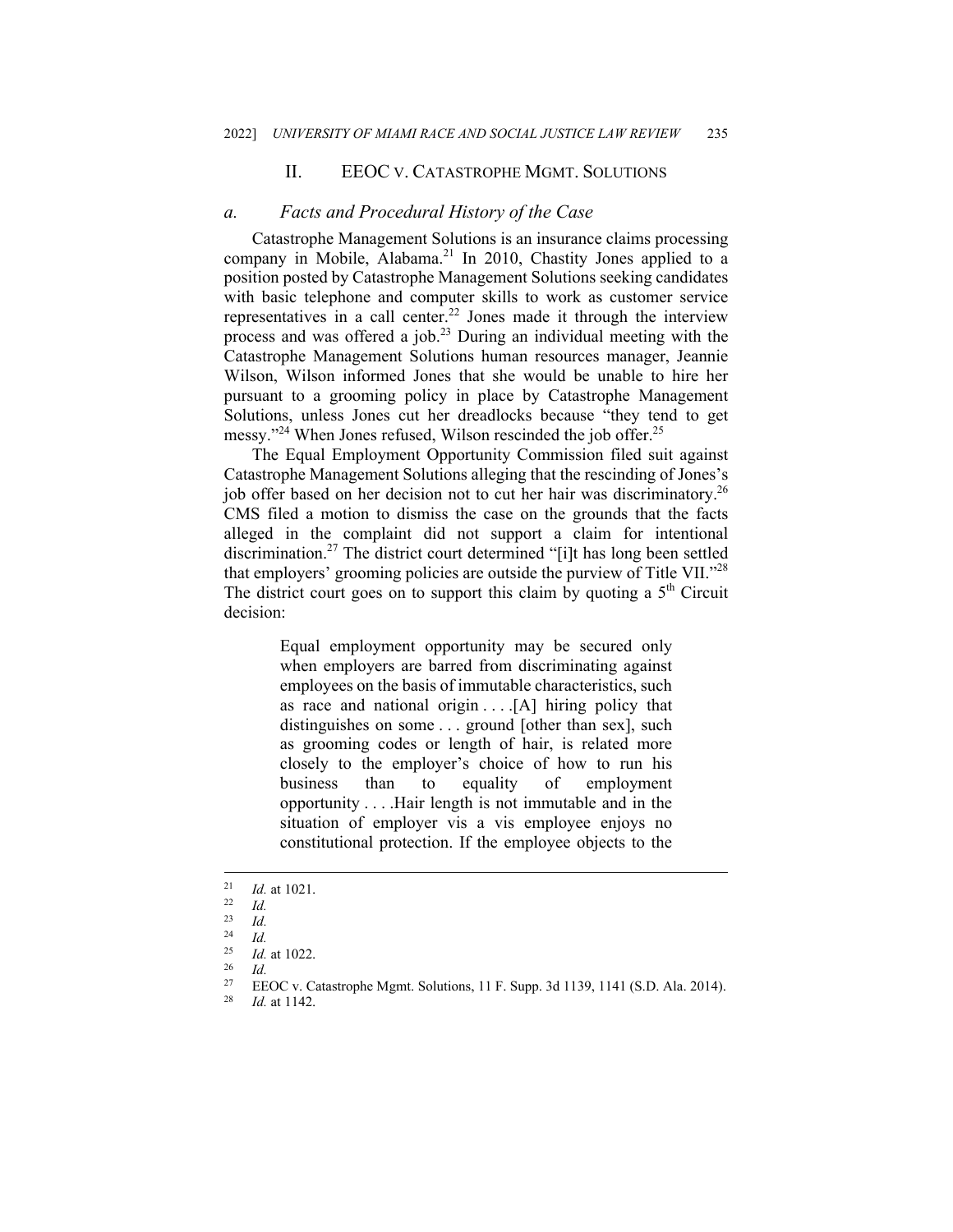grooming code he has the right to reject it by looking elsewhere for employment, or alternatively he may choose to subordinate his preference by accepting the code along with the job.<sup>29</sup>

The district court dismissed the case holding that Jones was not protected under Title VII because "[a] hairstyle, even one more closely associated with a particular ethnic group, is a mutable characteristic<sup> $30$ </sup> while "[t]itle VII prohibits discrimination on the basis of immutable characteristics, such as race, color, or natural origin."31 Upon appeal, the  $11<sup>th</sup>$  Circuit affirmed the district court's decision holding that there was no discrimination on the basis of race.<sup>32</sup>

## *b. The 11th Circuit Holding and Rationale*

The  $11<sup>th</sup>$  Circuit began its analysis by first saying the EEOC was pursuing under a disparate treatment theory and not a disparate impact theory.33 In short, disparate treatment applies to an individual person, while disparate impact applies where a group of people are affected based on a shared protected class. In order to prevail under a disparate treatment claim, the plaintiff must prove that an employer intentionally discriminated against a protected characteristic.<sup>34</sup> In this case, it was necessary for the EEOC to establish Wilson had full intention to discriminate against Jones, as an individual, based on her race.

In 1973, the Supreme Court set forth a framework now referred to as the *McDonnell Douglas* test or framework.35 The *McDonnell Douglas* framework is used to answer the question of whether there was intentional discrimination by an employer on "impermissible basis."36 Under the *McDonnell Douglas* framework, the burden is placed on the employer to show a valid reason for taking an adverse employment action after an

<sup>&</sup>lt;sup>29</sup> Id. (quoting Willingham v. Macon Tel. Publ'g Co., 507 F.2d 1084, 1091 (5th Cir. 1975)).

<sup>30</sup> *Id.* at 1143. 31 *Id.*

<sup>32</sup> *See EEOC v. Catastrophe Mgmt. Solutions*, 852 F.3d 1018, 1035 (11th Cir. 2016). 33 *See id.* at 1024. 34 *Id.* 

<sup>35</sup> *See generally McDonnell Douglas Corp. v. Green*, 411 U.S. 792 (1973). 36 *Catastrophe Mgmt.*, 852 F.3d at 1026.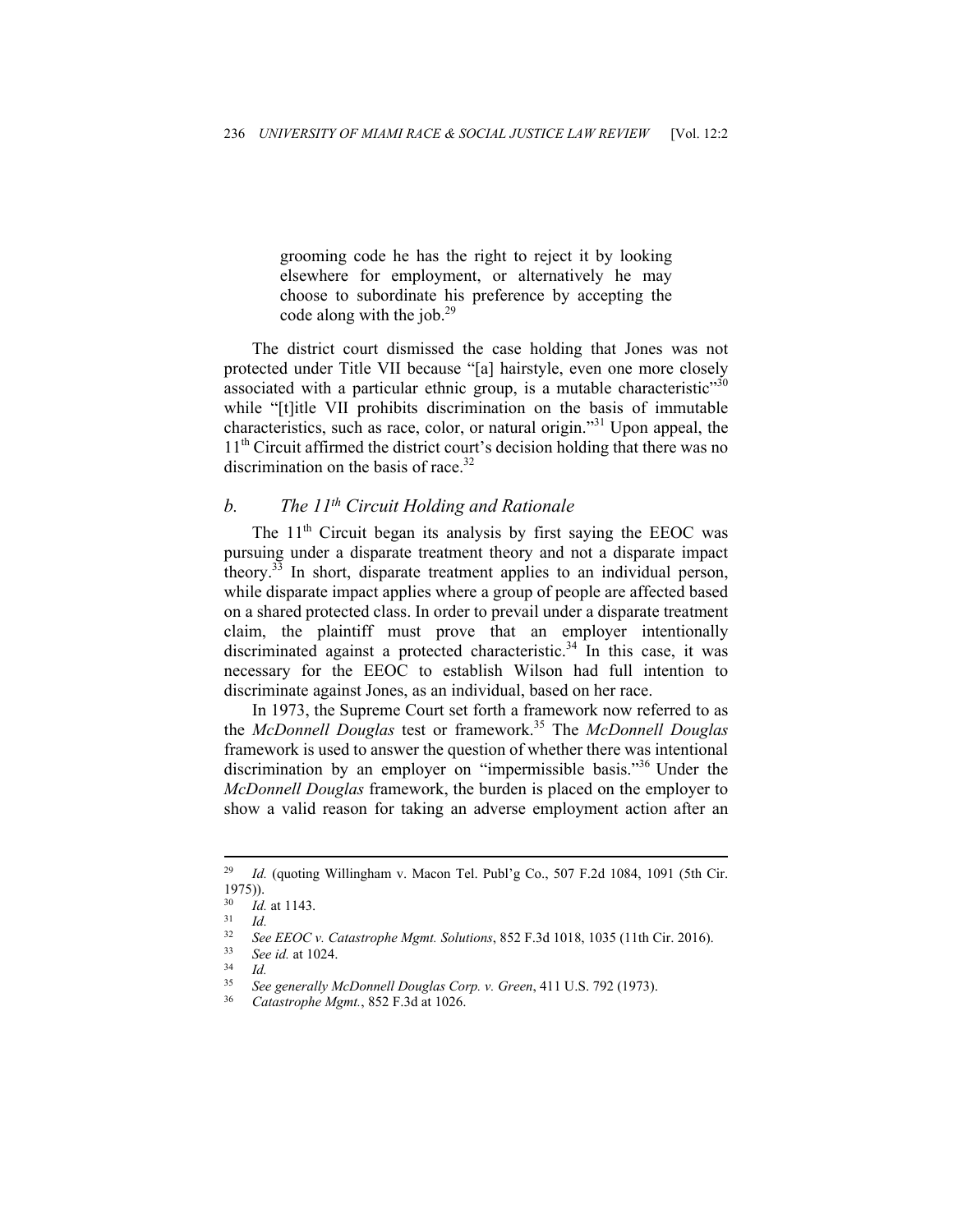employee has established a *prima facie* case.37 To establish a *prima facie*  case, one must show that they are a member of a protected class (in this case race), that they were qualified for the job (evident by Ms. Jones's job offer), and that they suffered an adverse action based on their membership of the protective class.38 Once the *prima facie* case is established, the employer must satisfy their burden by proving the action taken was legitimate and did not have discriminatory reasons behind it.<sup>39</sup> If satisfied, the burden shifts once again to the plaintiff to show that the reasons provided by the employer were merely pretextual.<sup>40</sup> In this case, the dispositive factor, and ultimately the main issue in the case, was whether Ms. Jones's claim of discrimination based on the grooming policy requiring her to cut her dreadlocks fell within the protective class of race.<sup>41</sup>

The 11<sup>th</sup> Circuit addresses the fact that because Title VII does not explicitly define the word "race," what constitutes as race is a question for the court under the guise of statutory interpretation.<sup>42</sup> The  $11<sup>th</sup>$  Circuit relied on dictionary definition of the word "race" during the time Title VII was enacted (the 1960s) and determined that most dictionaries set forth that "race" was dependent on "common physical characteristics or traits existing through ancestry, descent, or heredity."<sup>43</sup> The  $11<sup>th</sup>$  Circuit determined that though these definitions did not specifically state race was based on immutable factors, it could be reasonably assumed as "such characteristics are a matter of birth, and not culture."<sup>44</sup>

The majority of the opinion focuses on whether race is considered solely based on immutable factors or *arguendo* as a social construct eventually landing on the assessment that Title VII protects against race discrimination based on immutable characteristics, not cultural practices.<sup>45</sup>

We recognize that the distinction between immutable and mutable characteristics of race can sometimes be a fine (and difficult) one, but it is a line that courts have drawn. So, for example, discrimination on the basis of black hair texture (an immutable characteristic) is prohibited by Title VII, while adverse action on the basis of black hairstyle (a mutable choice) is not. [ . . . ] [B]lack persons choose to wear dreadlocks because that hairstyle is historically, physiologically, and culturally associated with

<sup>37</sup> *See McDonnell Douglas*, 411 U.S. at 802. 38 *Id.*

 $\frac{39}{40}$  *Id.* 

<sup>40</sup> *Id.* at 804.<br>
41 See generally Catastrophe Mgmt., 852 F.3d.<br>
42 *Id.* at 1027.<br>
44 *Id.*<br>
45 *Id.* at 1030

<sup>45</sup> *Id.* at 1030.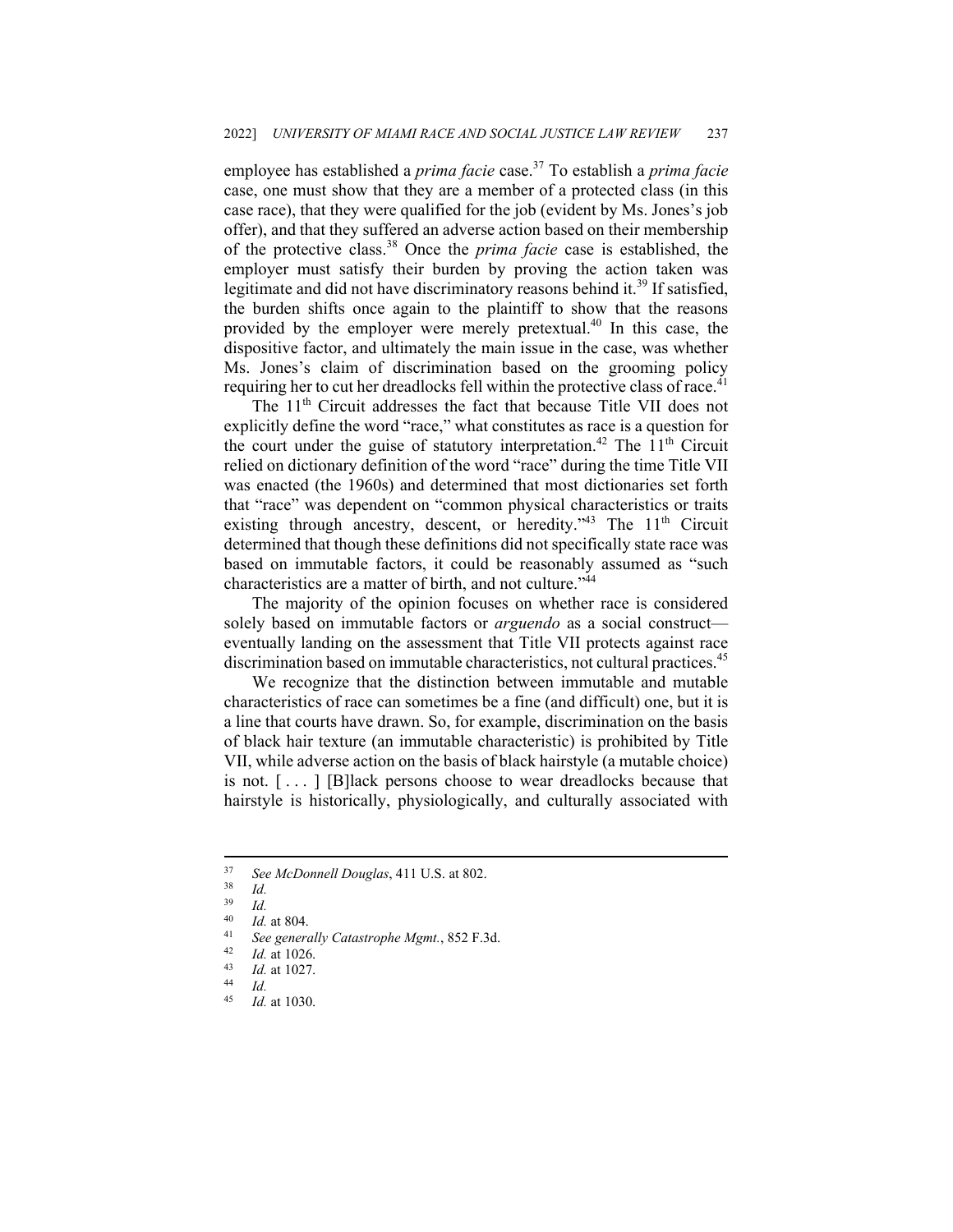their race. That dreadlocks are a "natural outgrowth" of the texture of black hair does not make them an immutable characteristic of race.<sup>46</sup>

### *c. Unpacking the 11th Circuit's Rationale*

Even though the  $11<sup>th</sup>$  Circuit discusses "black hair" multiple times throughout the opinion, it should be noted that the court thoroughly harps on the fact that hair, hair texture, and hair styles are not protected under Title VII's definition of "race."<sup>47</sup> Regardless of the  $11<sup>th</sup>$  Circuit's holding that hairstyles are not protected under the class of race pursuant to Title VII, it is alarming that the  $11<sup>th</sup>$  Circuit does not reason something admittedly "culturally associated with race"<sup>48</sup> is substantial enough to qualify for some type of protection against discrimination in the workplace. Now more than ever, hairstyles, especially those associated with black hair, need to be protected from discrimination. As previously addressed, over the past decade there has been a movement of Black women pushing against constraints placed by society on what is considered beautiful, neat, and professional hair and embracing their hair as it naturally grows. Black women should not be continuously placed in positions where they have to choose between having a job and wearing their hair in a style most convenient or comfortable for them.

The court's differentiation of black hair texture and black hair styles<sup>49</sup> is tremendously tone deaf and an illustration of the importance of diversity on the federal bench. There is currently only one Black male that sits in the  $11<sup>th</sup>$  Circuit, and he likely grew up in the days where a Black woman would never imagine walking into work wearing a natural hair style. Times are changing, Black women are the most educated group which means more Black women are working in corporate America and are now wearing natural hairstyles in these settings. Unbeknownst to the  $11<sup>th</sup>$ Circuit, the texture of black hair dictates the types of styles Black women and men are able to wear. The court refers to certain black hairstyles as being the "product of artifice,"<sup>50</sup> while this may be a proper identification, these styles are often referred to and relied on as 'protective.' Protective styles ensure that black hair is not overly manipulated—which in many

 $\frac{46}{47}$  *Id.* 

<sup>47</sup> *See e.g.*, *id.* at 1024. 48 *Id.* at 1021. 49 *Id.* at 1030. 50 *Id.*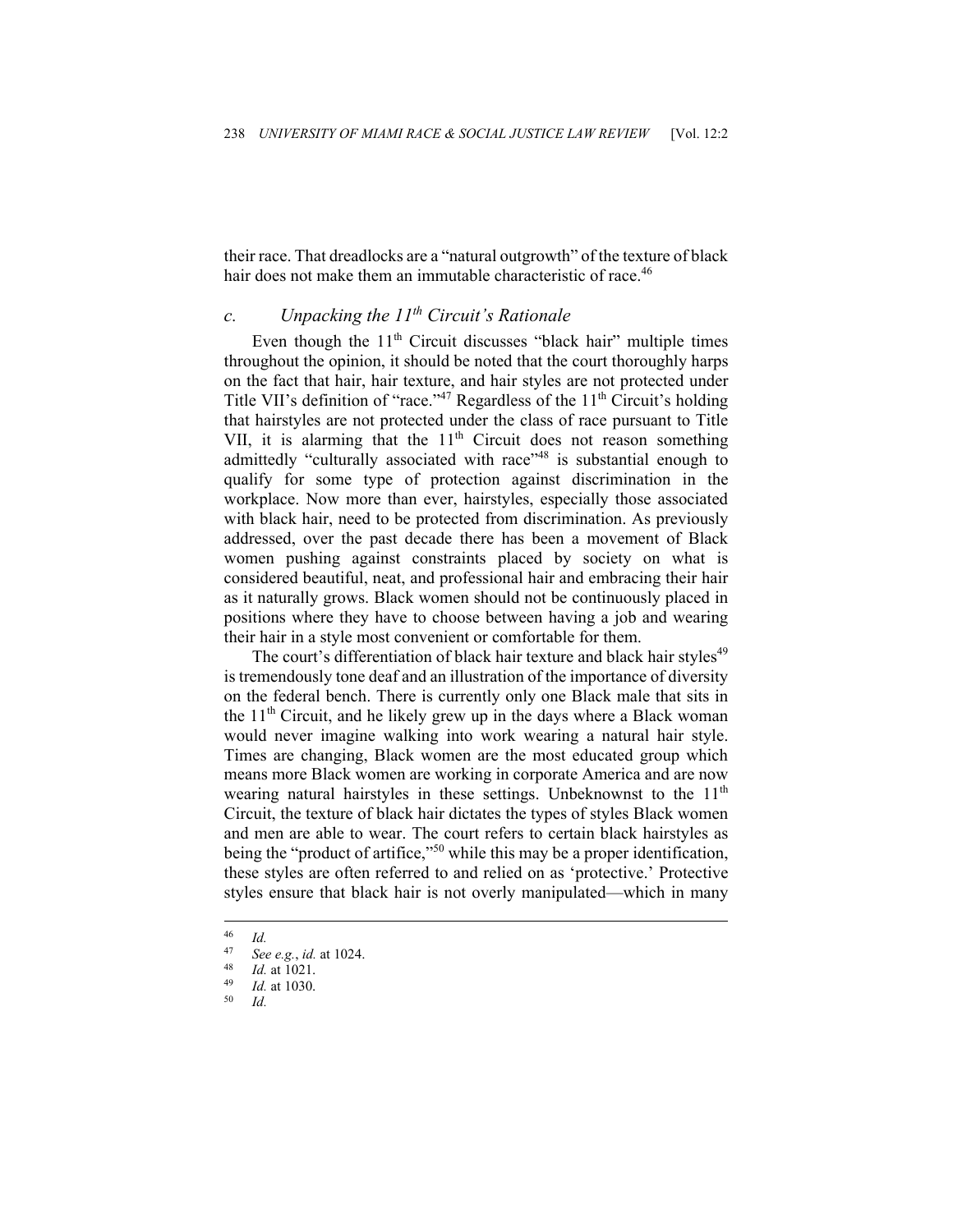cases causes extensive damage. Banning these styles in the workplace effectively harms the health and quality of black hair.<sup>51</sup> Thus Black people, Black women in particular, are in a position where they have to make a difficult decision: healthy hair or a job.

Both the district court and the  $11<sup>th</sup>$  Circuit found that Catastrophe Management Solutions' grooming policy was "racially neutral."<sup>52</sup> This notion is contradictory because the court itself acknowledges dreadlocks to be "culturally associated" with "black hair."<sup>53</sup> Catastrophe Management Solutions determined these culturally–associated–with–black–hair– dreadlocks to be "messy" and "unprofessional."54 The facts provided in the opinion did not state the race of the other Catastrophe Management Solutions employee who was asked to cut his dreads,  $55$  but it is an innocuous assumption that like Jones, he was also black. "Disparate treatment liability attaches only when an employer intentionally harms members of a protected group"<sup>56</sup>—the intention is undoubtedly there unfortunately following the  $11<sup>th</sup>$  Circuit's rationale that the commonality of the hairstyles do not amount to racial discrimination, the protection is not. Further, the dictionary definition of "neutral" is "not decided or pronounced as to characteristics."<sup>57</sup> Therefore, "race neutral" grooming policies, as alarmingly subjective as they are, at best should be considered hyperboles. The Catastrophe Management Solutions grooming policy required employees to maintain their hair in a "business professional" manner and prohibited "excessive hairstyles."58 Who is to be entitled to determine whether a hairstyle is "business professional" or "excessive?" Where is the line drawn? According to what standard are dreadlocks "messy" or "unprofessional?" Considering how one's hair naturally grows out of their scalp or a style culturally associated with their race to be messy

<sup>51</sup> In 2014, the Congressional Black Caucus, chaired by U.S. Rep. Marcia Fudge revised an Army regulation that was found to be offensive and racially bias against black hair. Other branches of the military followed suit. "These changes recognize that traditional hairstyles worn by women of color are often necessary to meet our unique needs and acknowledges that these hairstyles do not result in or reflect less professionalism or commitment to the high standards required to serve within our Armed Forces." Stephen Koff, *U.S. military changes rules on women's hairstyles after Rep. Marcia Fudge and Congressional Black Caucus say they show racial bias*, CLEVELAND (Aug. 13, 2014), https://www.cleveland.com/open/2014/08/us\_military\_changes\_rules\_on\_w.html. 52 *Catastrophe Mgmt.*, 852 F.3d at 1020.

<sup>53</sup> *Id.* at 1022.<br>
54 *Id.* at 1021.<br>
55 *Id.* at 1021-22.<br>
56 *Id.* at 1025.<br>
57 *Neutral*, MERRIAM-WEBSTER, https://www.merriam-webster.com/dictionary/neutral (last visited Mar. 16, 2022).

<sup>58</sup> *Catastrophe Mgmt.*, 852 F.3d at 1022.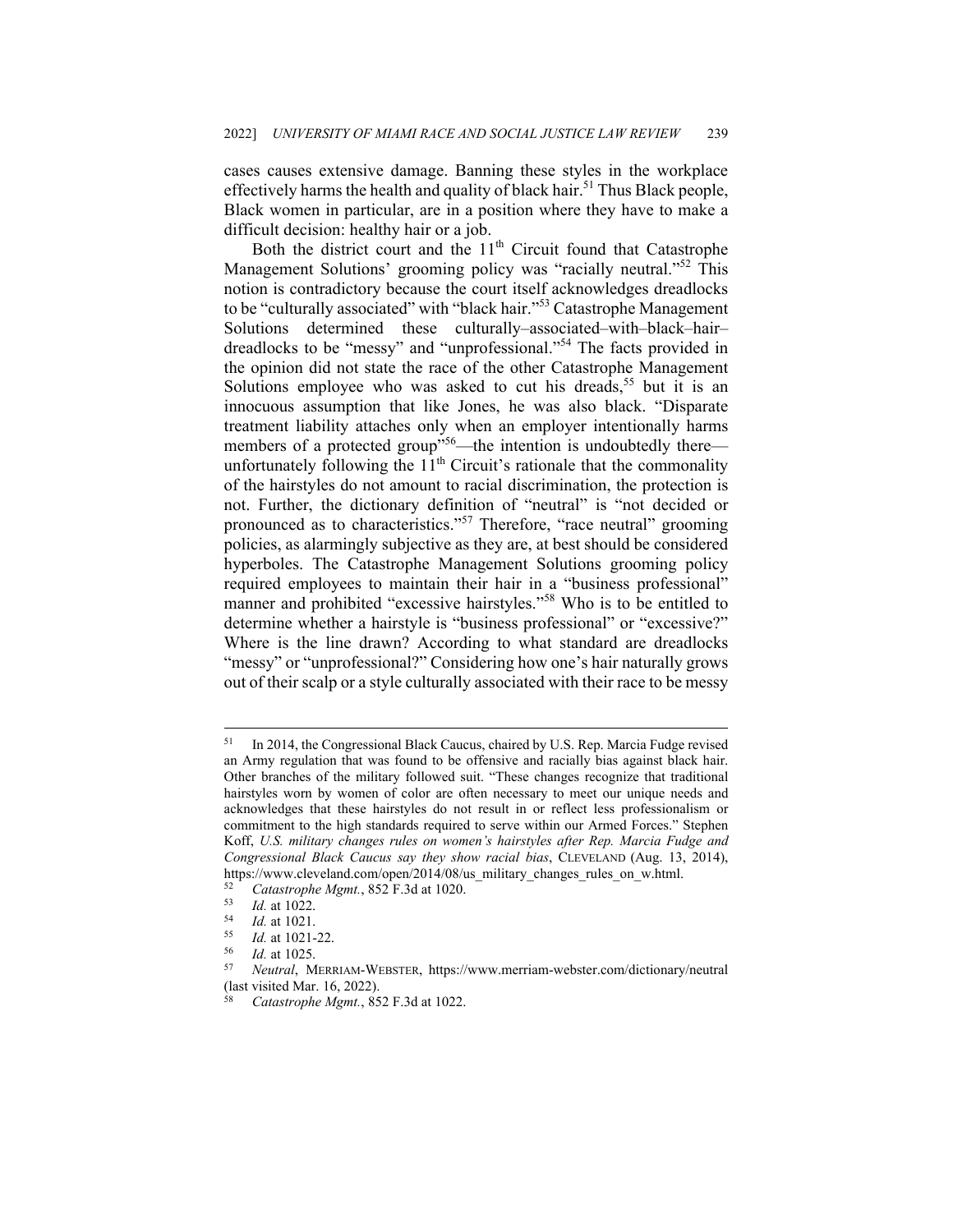or unprofessional in comparison to a Eurocentric aligned hairstyle being accepted as appropriate, seems quite far from neutrality.

This lack of neutrality is further illustrated by the  $11<sup>th</sup>$  Circuit's citations to equally, if not more, flawed rationale of the Southern District of New York in *Eatman v. United Parcel Serv.*59 The district court held that "an employer's policy prohibiting 'unconventional' hairstyles, including dreadlocks, braids, and cornrows, was not racially discriminatory in violation of Title VII."<sup>60</sup> While adding beads to the end of these styles may be distracting and inappropriate for the workplace,  $61$ the  $11<sup>th</sup>$  Circuit itself repeatedly acknowledges that these styles are culturally associated with Black people.<sup>62</sup> With this being said, it is unsettling and a bit confusing that policies prohibiting styles mostly worn by Black people are not discriminatory. However, it is to be begrudgingly admitted that while these styles are *mostly* worn by Black people they are not *only* worn by Black people. Therefore, even though these policies may in fact have a discriminatory impact on Black people who wear these natural and protective styles, the  $11<sup>th</sup>$  Circuit's rationale, (as tone deaf as it is) concluding the policies do not appropriately fall under the guise of racial discrimination (as currently interpreted), is considered suitable. Suitable does not mean correct, as shown by the 130 different occasions where Supreme Court dissent opinions have eventually transformed into binding legislation.<sup>63</sup>

The 11<sup>th</sup> Circuit's "respect"<sup>64</sup> for Ms. Jones's decision to turn down the job offer instead of cutting her dreadlocks in accordance with Catastrophe Management Solutions' grooming policy is impertinent and insufficient as this should not even be a decision that remains to be considered 21 years into the  $21<sup>st</sup>$  century.

<sup>&</sup>lt;sup>59</sup> Eatman v. United Parcel Serv., 194 F.Supp.2d 256, 259-67 (S.D.N.Y. 2002).<br> *Catastrophe Mgmt.*, 852 F.3d at 1032; see also *Eatman*, 194 F. Supp. 2d at 259-67.<br> *Catastrophe Mgmt.*, 852 F.3d at 1032.<br>
<sup>62</sup> See *gener*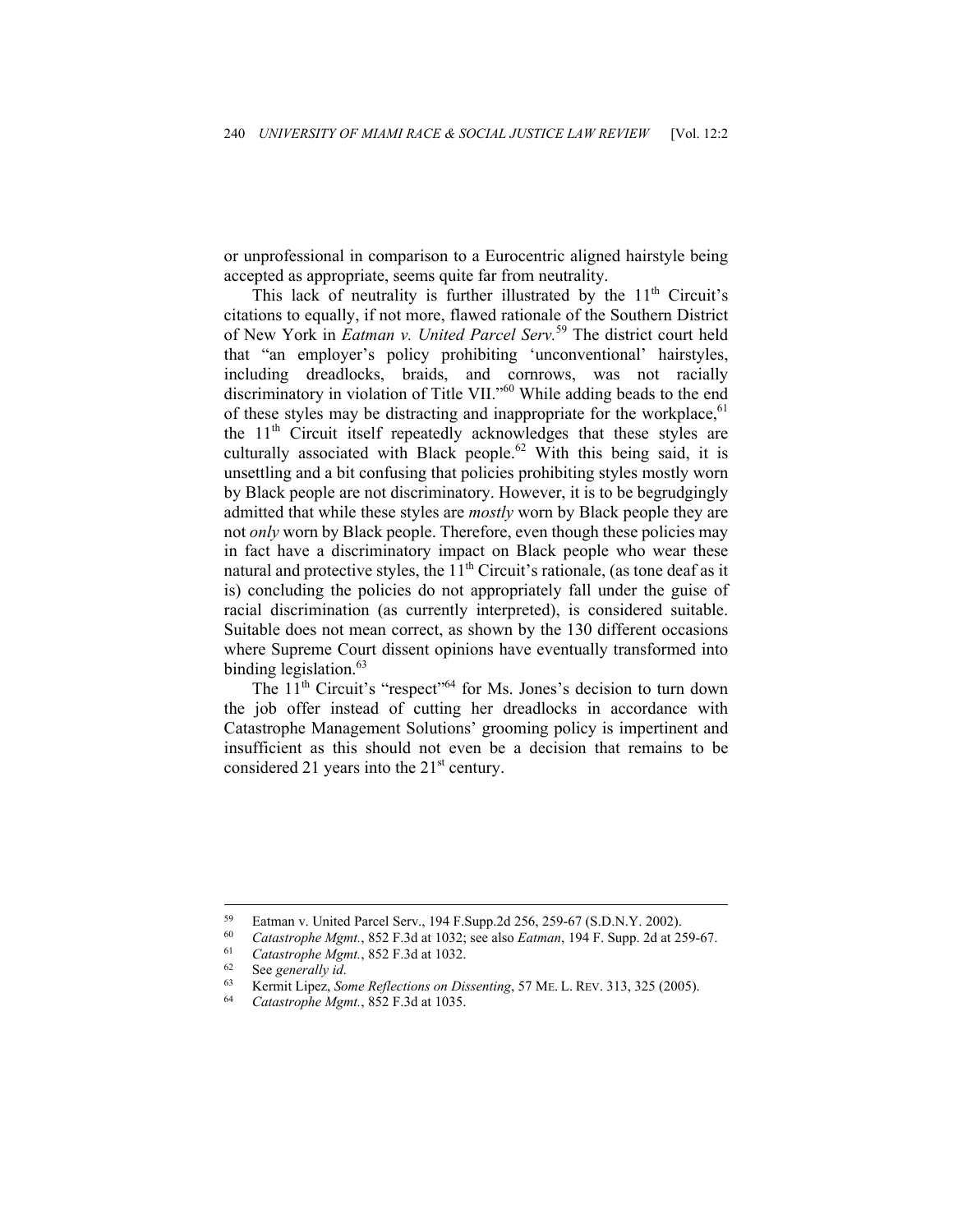## III. CREATE A RESPECTFUL AND OPEN WORLD FOR NATURAL HAIR—CROWN ACT

In 2019, Dove, partnered with the National Urban League, Color of Change, and Western Center on Law & Poverty, founded the CROWN Coalition.<sup>65</sup> This development was a product of shock worthy, high profile instances of hair discrimination. Most notable was Andrew Johnson, an Afro–Latino 16–year–old wrestler who was given an ultimatum right before a match by a white referee to cut his dreadlocks or forfeit.<sup>66</sup> Johnson was given "90 seconds to shatter either a pillar of his identity or his bond with his teammates and his home."<sup>67</sup> If Andrew forfeited the match it would mean his team could lose not only the meet, but the division title.<sup>68</sup> New Jersey's rules prohibit a wrestler's hair from falling past their earlobes, shirt collar, or elbow.<sup>69</sup> This was not applicable to Johnson, as the referee cited a rule that the hair must be in its "natural state."70 After agreeing to cut his dreadlocks, a tearful Johnson walked onto the mat after being deemed acceptable when only half of his dreadlocks were hacked off with a pair of tape scissors.<sup>71</sup>

Johnson, like so many other Black people, had to make the ever so belittling decision of choosing between maintaining his hair in a natural style that he chose for himself based on his own personal preference or giving up something he worked so hard for. The impact of hairstyles on Black people may seem asinine to non–Black people but "it's a serious consideration and may contribute to the lack of representation for Blacks in some organizational settings."72

White people may think their rules are neutral, but they come from a mindset that, consciously or not, defines white hair as normal and black hair as deviant. Black hair must be controlled, conform or cut down. Its mere existence is often seen as illegal, from a North Carolina pool banning

<sup>65</sup> *The CROWN Act: Working to eradicate race-based hair discrimination*, DOVE, https://www.dove.com/us/en/stories/campaigns/the-crown-

act.html?gclid=Cj0KCQiAs5eCBhCBARIsAEhk4r42p\_3A7yYFkRZRuqcQ\_ixUf2Ypaoi CWJgPgD-eB2mnPp-K25lQnKsaAu6zEALw\_wcB&gclsrc=aw.ds (last visited Mar. 16,  $2022$ ).

<sup>66</sup> Jesse Washington, *The untold story of wrestler Andrew Johnson's dreadlocks,* THE UNDEFEATED (Sept. 18, 2019), https://theundefeated.com/features/the-untold-story-ofwrestler-andrew-johnsons-dreadlocks/.

 $\begin{array}{cc} 67 & Id. \\ 68 & Id. \end{array}$ 

 $\begin{array}{cc} 68 & Id. \\ 69 & Id. \end{array}$ 

 $\frac{69}{70}$  *Id.* 

 $\frac{70}{71}$  *Id.* 

 $\frac{71}{72}$  *Id.* 

<sup>72</sup> Rosette, *supra* note 4.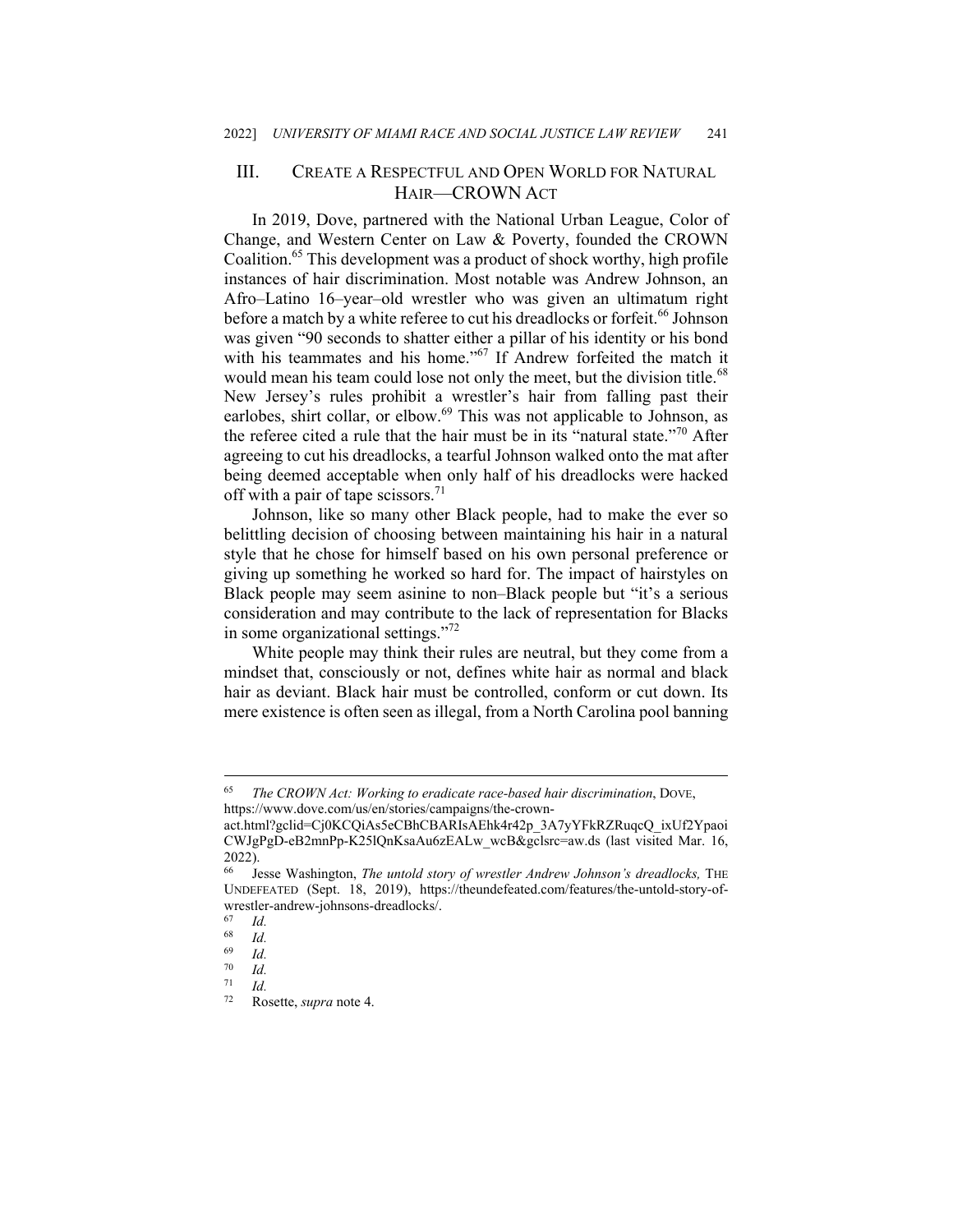swimmers with locs, to a Texas junior high school coloring in a boy's part with a Sharpie. $^{73}$ 

Dove has conducted research studies to support their movement, the findings have been groundbreaking<sup>74</sup>:

- Out of 2000 women (1000 Black and 1000 White women), Black women were 30% more likely to be made aware of a formal workplace appearance policy.
- Black women are 1.5x more likely to be sent home from the workplace because of their hair
- Black women are 83% more likely to report being judged more harshly on their looks than other women
- Black women are 80% more likely to agree with the statement "I have to change my hair from its natural state to fit in at the office"

The Dove CROWN Coalition has made waves and inspired legislation throughout the country.

<sup>73</sup> Washington, *supra* note 67; *see also* Jasmin Persch, *School that barred 7-year-old's dreadlocks changes dress-code policy*, TODAY (Sept. 10, 2013, 2:44 PM),

https://www.today.com/parents/school-barred-7-year-olds-dreadlocks-changes-dresscode-policy-8C11122821; Martha Quillin, *Pool rules say no dreadlocks or baggy pants. Just business or veiled discrimination?*, THE NEWS & OBSERVER (June 19, 2019, 2:12 PM), https://www.newsobserver.com/news/local/article231696138.html#storylink=cpy; Elisha Fieldstadt, *Texas school staffers colored in black teen's haircut with a Sharpie, lawsuit claims*, NBC NEWS (Aug. 19, 2019, 2:58 PM), https://www.nbcnews.com/news/usnews/texas-school-staffers-colored-black-teen-s-haircut-sharpie-lawsuit-n1043956. 74 *The CROWN Research Study*, DOVE,

https://static1.squarespace.com/static/5edc69fd622c36173f56651f/t/5edeaaa09a3c4b1e68 d153af/1591650978262/DOVE\_2019HAIR\_reseach.pdf (last visited Mar. 16, 2022).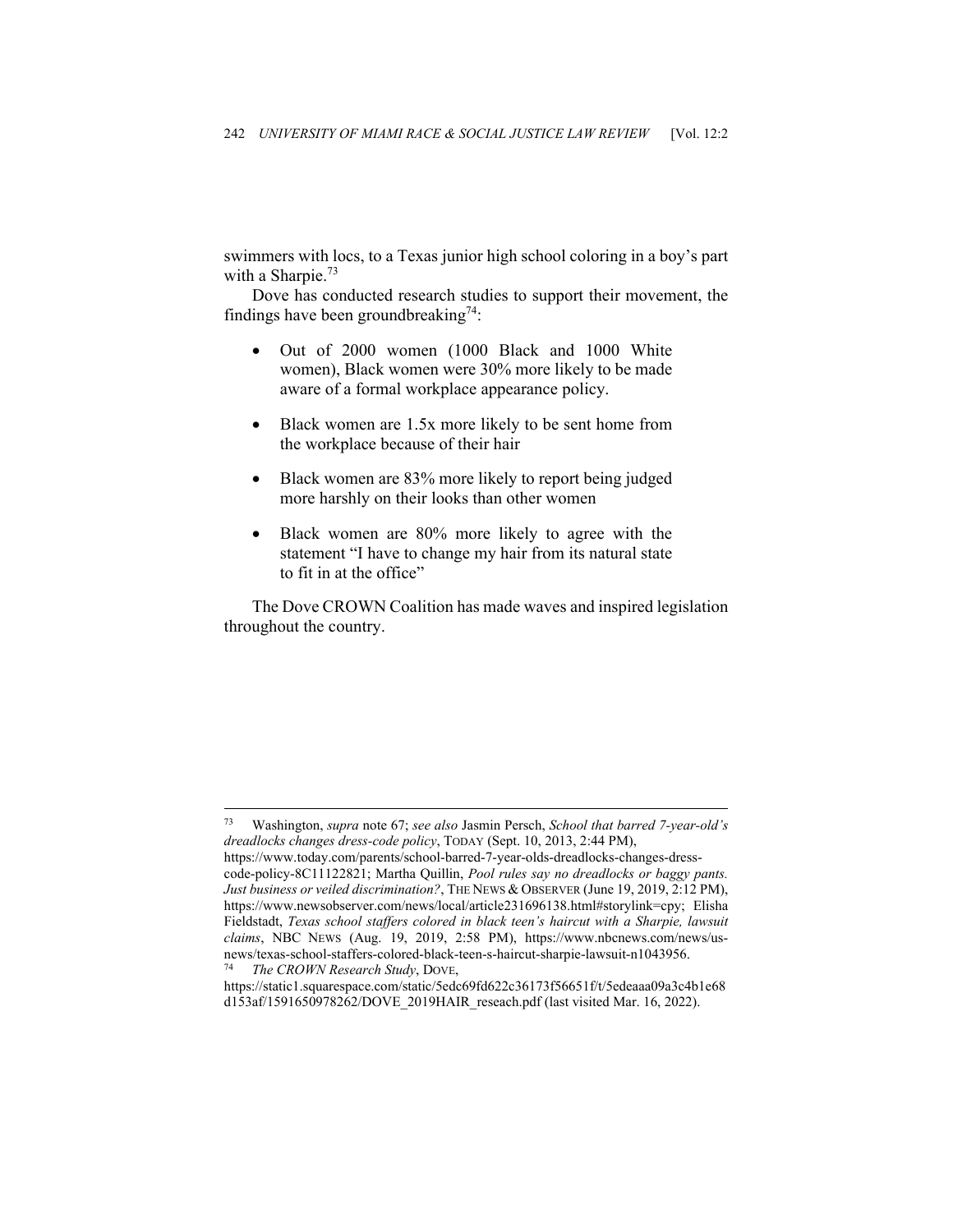

When signing into law amendments to New York's Human Rights Law and Dignity for All Students Act, Governor Andrew Cuomo decorously said:

> For much of our nation's history, people of color particularly women—have been marginalized and discriminated against simply because of their hair style or texture. By signing this bill into law, we are taking an important step toward correcting that history and ensuring people of color are protected from **all forms of discrimination**. 76

Governor Cuomo's statement is directly aligned with the problem presented in the 11<sup>th</sup> Circuit's decision in *EEOC v. Catastrophe Mgmt. Solutions*; protections are lacking for certain forms of discrimination and it is utterly unacceptable. Ms. Jones situation is not isolated. Across the country Black people of all ages are incessantly subjected to discrimination centered on their hair.

The amendment to New York's Human Rights Law and Dignity for All Students Act expands the definition of race to include "traits historically associated with race, including but not limited to hair texture and protective hairstyles."77 A few legislators made extremely powerful statements in support of the bill being passed:

<sup>75</sup> THE CROWN ACT, https://www.thecrownact.com/about (last visited Mar. 16, 2022). 76 Press Release, New York State, *Governor Cuomo Signs S6209A/A7797A To Make* 

*Clear Civil Rights Laws Ban Discrimination Against Hair Styles or Textures Associated with Race* (July 12, 2019), https://www.governor.ny.gov/news/governor-cuomo-signss6209aa7797a-make-clear-civil-rights-laws-ban-discrimination-against-hair (emphasis added).

<sup>77 2019</sup> NY Senate Bill S6209A.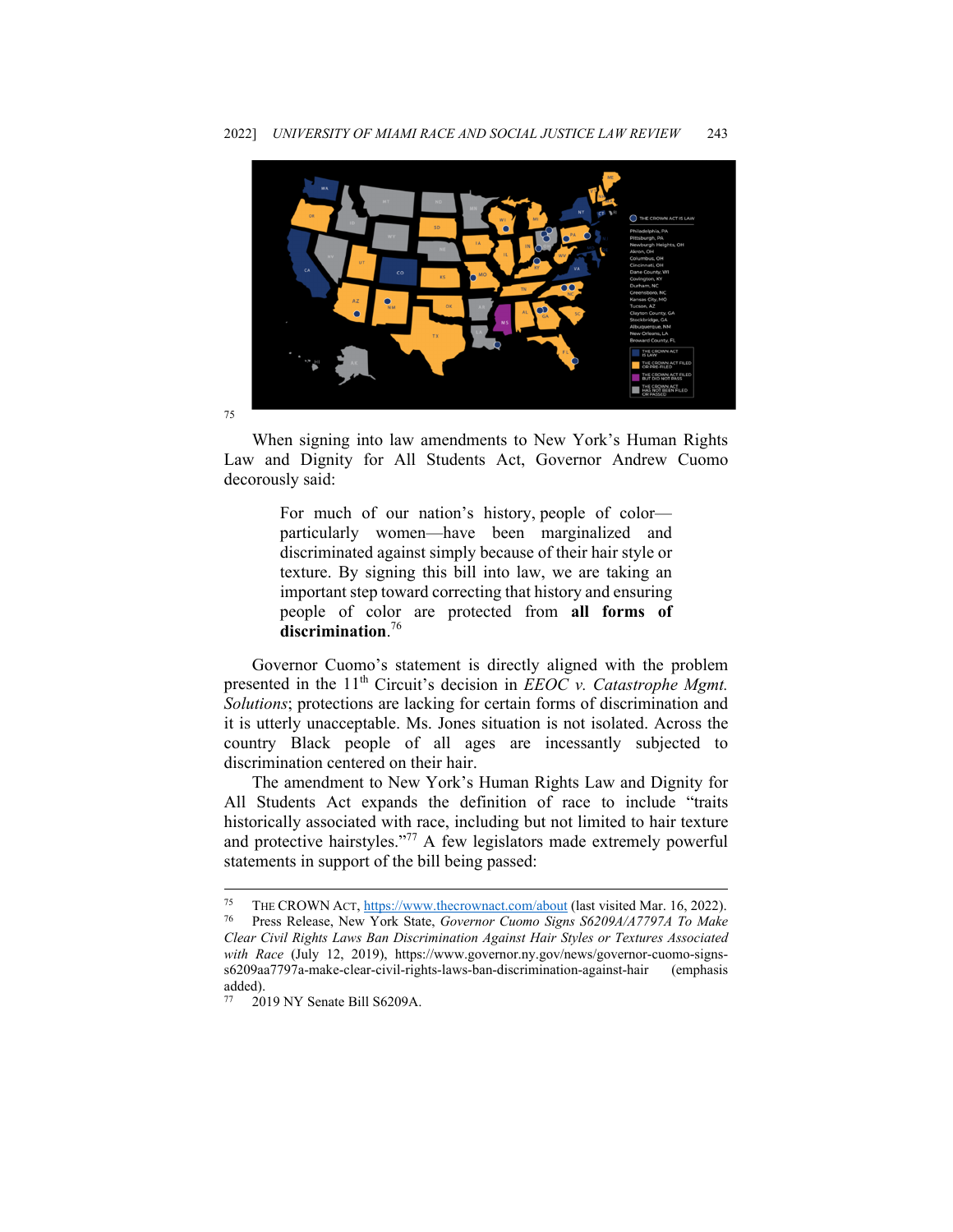Senate Majority Leader Andrea Stewart–Cousins:

Discriminating against someone because of their hair style or texture is wrong, and now it is also against the law. We should celebrate the diversity that makes New York State great and that includes respecting the hair style choices of all New Yorkers.

Assembly Speaker Carl Heastie:

No one should face discrimination at school or in the workplace, but too often we see people of color, particularly women, who are told their hair is unprofessional or not appropriate in public settings. These discriminatory policies sideline people of color—keeping children out of their classrooms and diminishing who they are. That discrimination has no place in New York State. The Assembly Majority will continue to fight so every New Yorker is treated with dignity and respect.

Senator Jamaal T. Bailey:

The way one chooses to wear their hair should be legally protected and supported—and in New York, now it will be. I thank Governor Cuomo for supporting and signing this bill that makes New York State a leader when it comes to ending racial discrimination based upon natural hair and hairstyles [...] When leadership is diverse, it understands and is reflective of the communities. Thank you for protecting our crowns.78

Employment attorneys in New York City have their work cut out for them as there are three separate authorities governing employment discrimination laws that apply to most of their clients: the federal Title VI, New York state laws, and New York City laws. The state law is aligned with the New York City Human Rights Law, passed in February 2019, which instructed that employer policies that "ban, limit, or restrict natural

<sup>78</sup> Press Release, *supra* note 77.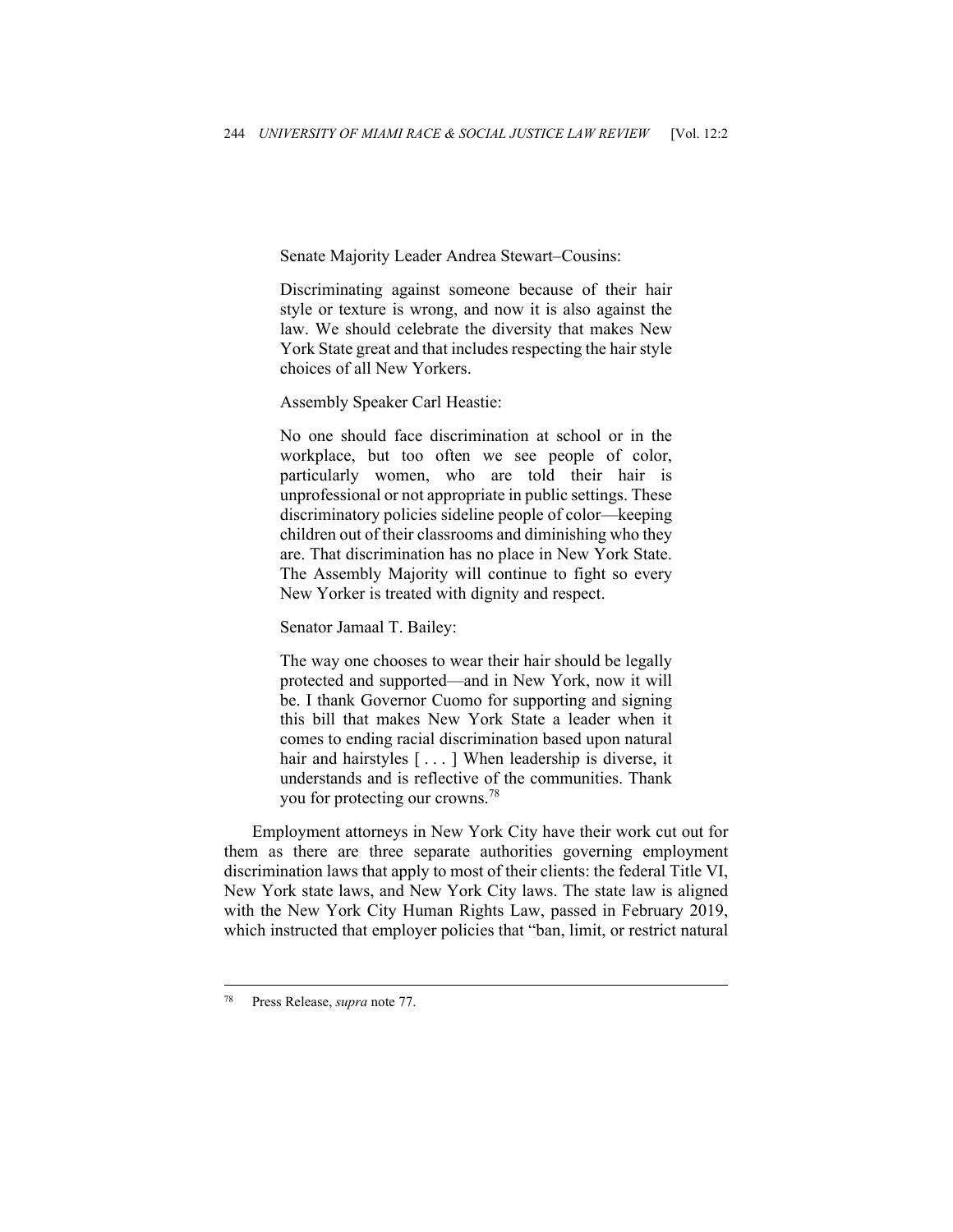hair or hairstyles associated with Black people violate the New York City Human Rights Law, the City's anti-discrimination laws."<sup>79</sup>

Preceding New York, California was the first state to pass hair discrimination laws. $80$  As of February 2021, there are eight states total, including New York and California, that have passed laws that ban hair discrimination against black hair: Connecticut, Maryland, Virginia, Colorado, Washington, and New Jersey.<sup>81</sup> For the most part, state legislation is highly supported by state legislators. In Connecticut for example, the CROWN Act bill was passed by a vote of  $33-0.82$  During a press conference announcing her co–sponsoring of Michigan's version of the CROWN Act, State Representative Sarah Lansing said "[d]iscrimination based on hairstyles has long served as a thinly veiled excuse to discriminate based on race."<sup>83</sup> Michigan is among one of the states with pending legislation though no hearing is set at this time, 27 other Democratic representatives are also co–sponsoring the bill.<sup>84</sup> Rep. Lansing was inspired by the story of Cameo King, a young Black woman journalist who was advised by a managing department at her job that if she did not change her hair, her career would be limited.<sup>85</sup> King recalls being told "It's too big. It's too much. It's too much of a distraction and it will be a hindrance to your career," before being given the suggestion to purchase a wig.<sup>86</sup> Soon, comments like these will be completely illegal.

<sup>79</sup> Press Release, New York City Commission on Human Rights, *NYC COMMISSION ON HUMAN RIGHTS ANNOUNCES NEW PROTECTIONS AND ENFORCEMENT ACTIONS AGAINST DISCRIMINATION BASED ON NATURAL HAIRSTYLES IN EMPLOYMENT, EDUCATION, AND PUBLIC ACCOMMODATIONS* (Feb. 18, 2019), https://www1.nyc.gov/assets/cchr/downloads/pdf/press-releases/hair-guidancepressrelease.

<sup>80</sup> *California becomes first state to ban discrimination against natural hair*, CBS NEWS (July 4, 2019, 8:48 AM), https://www.cbsnews.com/news/crown-act-california-becomesfirst-state-to-ban-discrimination-against-natural-hair/. 81 Leah Rodriguez, *8 States Across the US That Have Banned Black Hair* 

*Discrimination*, GLOBAL CITIZEN (Mar. 5, 2021),

https://www.globalcitizen.org/en/content/hair-discrimination-crown-act-states/. 82 Jeanette Settembre, *Connecticut passes CROWN Act to ban discrimination against natural hair*, FOX NEWS (Mar. 5, 2021), https://www.foxnews.com/lifestyle/connecitcutpasses-crown-act-ban-discrimination-natural-hair.

<sup>83</sup> Chloe Trofatter, *House Dems move to bar hair discrimination,* SPARTAN NEWSROOM (Feb. 26, 2021), https://news.jrn.msu.edu/2021/02/house-dems-move-to-bar-hairdiscrimination/.

 $rac{84}{85}$  *Id.* 

<sup>85</sup> Ken Coleman, *Lawmaker renews fight to ban discrimination based on hair*, MICHIGAN ADVANCE (Feb. 25, 2021), https://www.michiganadvance.com/2021/02/25/lawmaker-renews-fight-to-bandiscrimination-based-on-hair/.

<sup>86</sup> *Id.*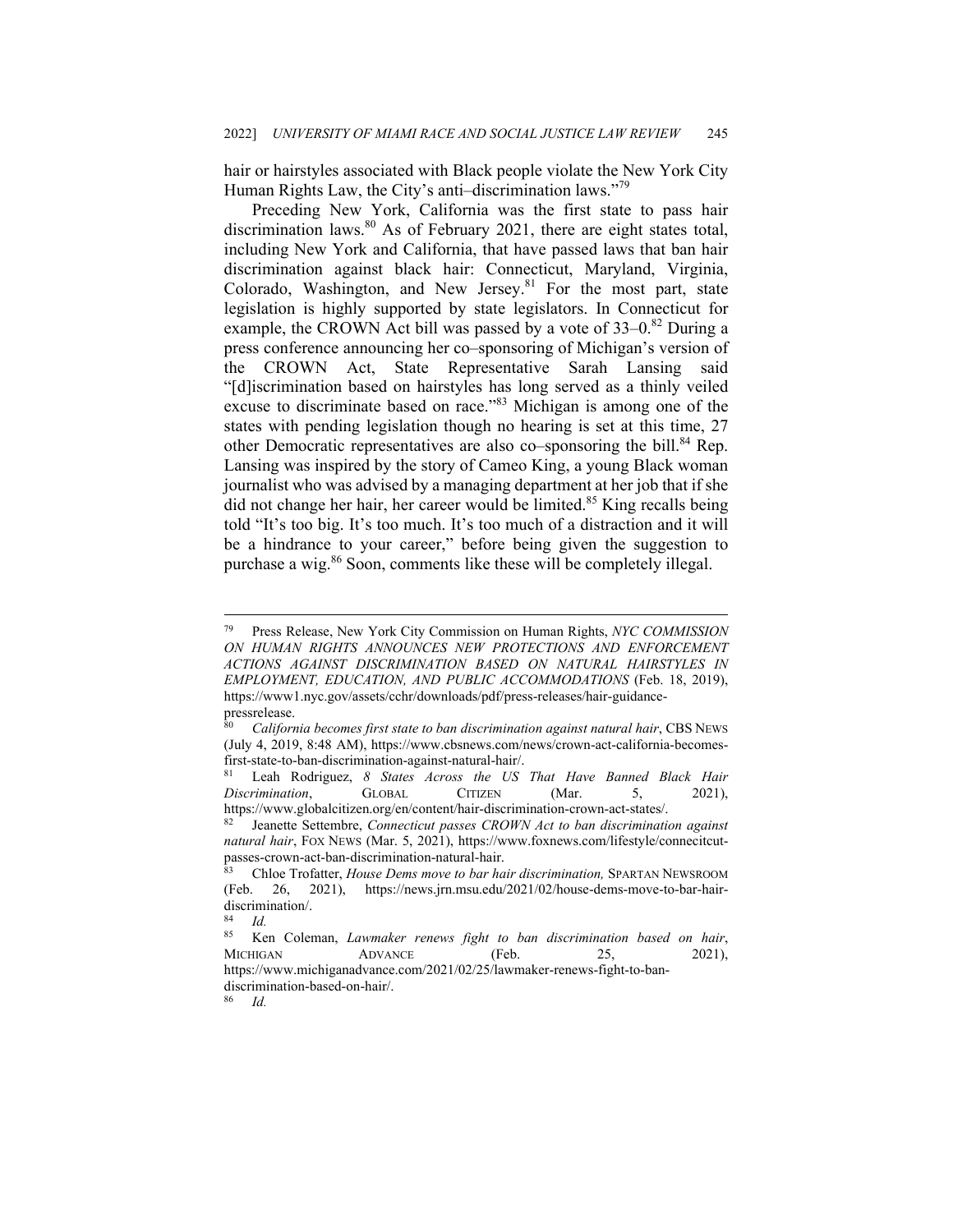The CROWN Act is spreading like wildfire across the states and Senator Cory Booker and Congressman Cedric Richmond are among federal legislators behind the push to make the CROWN Act a federal mandate.<sup>87</sup>

#### IV. CONCLUSION

Knowledge is power and knowledge is a weapon against implicit bias. "[T]here fundamentally has to be a level of awareness that the natural hair bias exists. If you don't know that it exists, you can't know its influence on your decision–making processes."88 As addressed by both the district court and the 11<sup>th</sup> Circuit decisions in *EEOC v. Catastrophe Management Solutions*—courts have ignored the significance of hairstyles culturally aligned with black hair and continuously uphold employer policies that so obviously discriminate these styles.

For example, in *Rogers v. American Airlines, Inc.*, 527 F.Supp. 229 (S.D.N.Y.1981), the plaintiff challenged her employer's grooming policy that prohibited employees from wearing an "all–braided hairstyle," asserting that it discriminated on the basis of race and sex. Rogers argued that the "cornrow" hairstyle had cultural and historical significance to black women. The court rejected this argument and dismissed the complaint, holding that "an all–braided hairstyle . . .is an 'easily changed characteristic,' and, even if socioculturally associated with a particular race or nationality, is not an impermissible basis for distinctions in the application of employment practices by an employer."89

In *Eatman v. United Parcel Serv.*, 194 F.Supp.2d 256 (S.D.N.Y.2002), UPS's policy grooming policy required company drivers to wear hats to cover "unconventional" hairstyles. Eatman, who wore his hair in dreadlocks, was ultimately fired for his refusal to wear a hat. Eatman filed an employment discrimination action under Title VII asserting, inter alia, a claim for racial discrimination based on UPS's "facially discriminatory grooming policy." Eatman argued that the company's appearance

<sup>87</sup> Kiara McClendon, *The CROWN Act Makes Waves Across the Country To End Hair Discrimination*, FORBES (Jan. 13, 2021 12:51 PM), https://www.forbes.com/sites/forbestheculture/2021/01/13/the-crown-act-makes-wavesacross-the-country-to-end-hair-discrimination/?sh=42fe23604eb5.

<sup>88</sup> Rosette, *supra* note 4. 89 *Catastrophe Mgmt.*, 11 F. Supp. 3d at 1142 (internal citations omitted).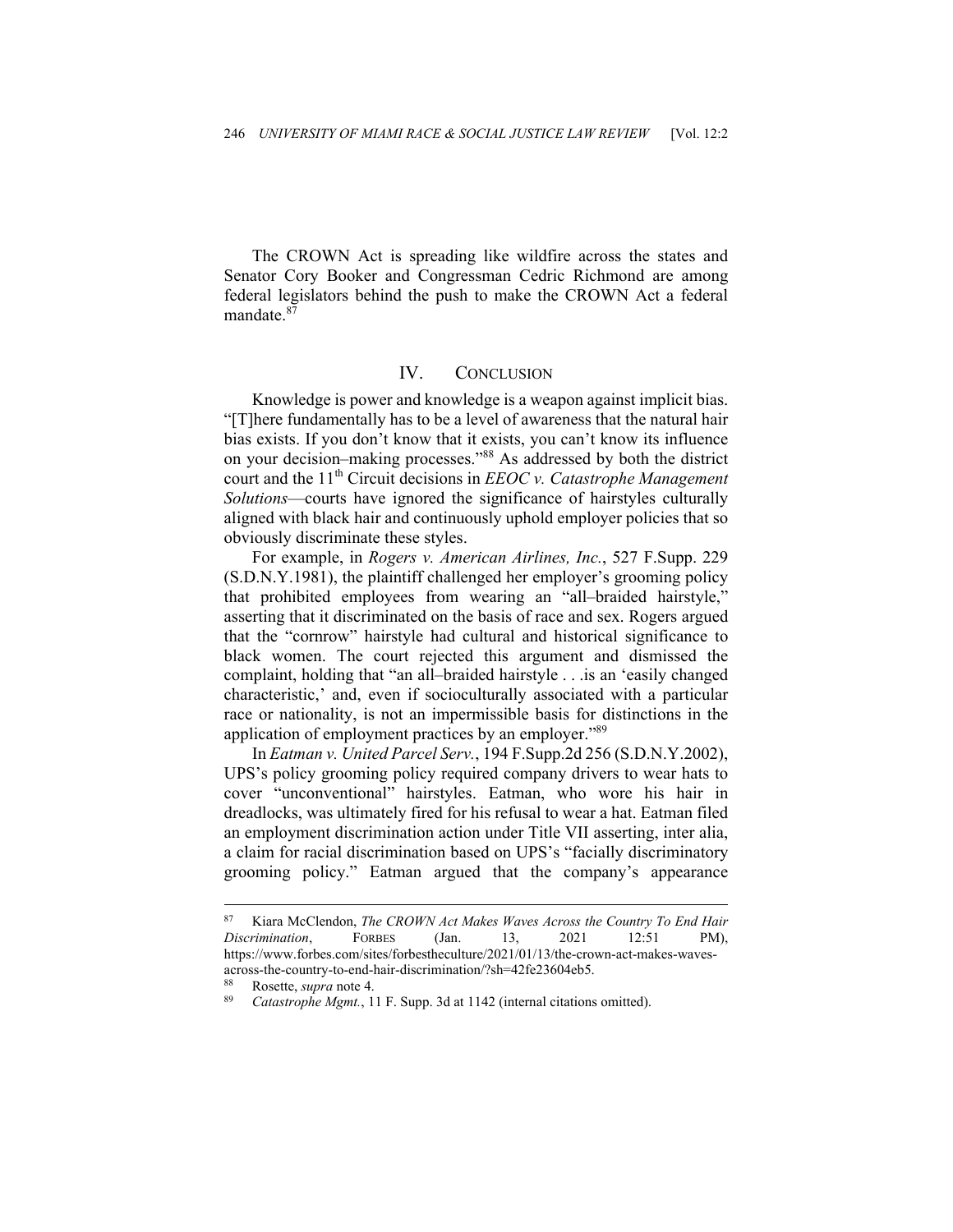guidelines were "facially discriminatory because they single[d] out African–Americans on the basis of a characteristic—locked hair—that is unique to African–Americans." The court concluded that "locked hair" is not unique to African–Americans and that "it is beyond cavil that Title VII does not prohibit discrimination on the basis of locked hair."<sup>90</sup>

In *Pitts v. Wild Adventures, Inc.*, 2008 WL 1899306 (M.D.Ga. Apr. 25, 2008), the plaintiff argued that the defendants grooming policy was "racially discriminatory because it prohibit[ed] 'Afro–centric hairstyles' such as dreadlocks and cornrows." The court rejected this argument, holding that the policy was facially neutral because "[d]readlocks and cornrows are not immutable characteristic," and, therefore, a policy that prohibits these hairstyles is not discriminatory. $91$ 

As far as we can tell, every court to have considered the issue has rejected the argument that Title VII protects hairstyles culturally associated with race. See *Cooper v. Am. Airlines, Inc.*, 149 F.3d 1167, 1998 WL 276235, at \*1 (4th Cir. May 26, 1998) (upholding district court's 12(b)(6) dismissal of claims based on a grooming policy requiring that braided hairstyles be secured to the head or at the nape of the neck); *Campbell v. Alabama Dep't of Corr.*, No. 2:13–CV–00106–RDP, 2013 WL 2248086, at \*2 (N.D. Ala. May 20, 2013) ("A dreadlock hairstyle, like hair length, is not an immutable characteristic."); *Pitts v. Wild Adventures, Inc.*, No. CIV.A.7:06–CV–62–HL, 2008 WL 1899306, at \*5–6 (M.D. Ga. Apr. 25, 2008) (holding that a grooming policy which prohibited dreadlocks and cornrows was outside the scope of federal employment discrimination statutes because it did not discriminate on the basis of immutable characteristics).  $92$ 

Both the Southern District of Alabama and the 11<sup>th</sup> Circuit determined that Ms. Jones was undeserving of protection from the discriminatory impact she faced due to the CMS grooming policy solely because the argument that the protection should apply to her situation "was rejected, either implicitly or explicitly, in the cases cited above."<sup>93</sup> These decisions were both lazy and disheartening all in one. What if the Supreme Court upheld the District of Kansas's decision in *Brown v. Board of Education*?<sup>94</sup>

<sup>&</sup>lt;sup>90</sup> *Id.* at 1142-43 (internal citations omitted).<br>
<sup>91</sup> *Id.* at 1143 (internal citations omitted).<br>
<sup>92</sup> *Catastrophe Mgmt.*, 852 F.3d at 1032.<br>
<sup>93</sup> *Catastrophe Mgmt.*, 11 F. Supp. 3d at 1143.<br>
<sup>94</sup> 347 U.S. 483 (195 the U.S. Supreme Court precedent set in *Plessy v. Ferguson*, 163 U.S. 537 (1896). The district court acknowledged that segregation in public education has a detrimental effect on Black children, but still denied relief holding that the schools in Topeka were "separate but equal" with respect to buildings, transportation, curricula, and educational qualifications of teachers. Placing high regards to the **major social and governmental changes**, the Supreme Court ultimately overturned *Plessy* stating "[t]o separate [black